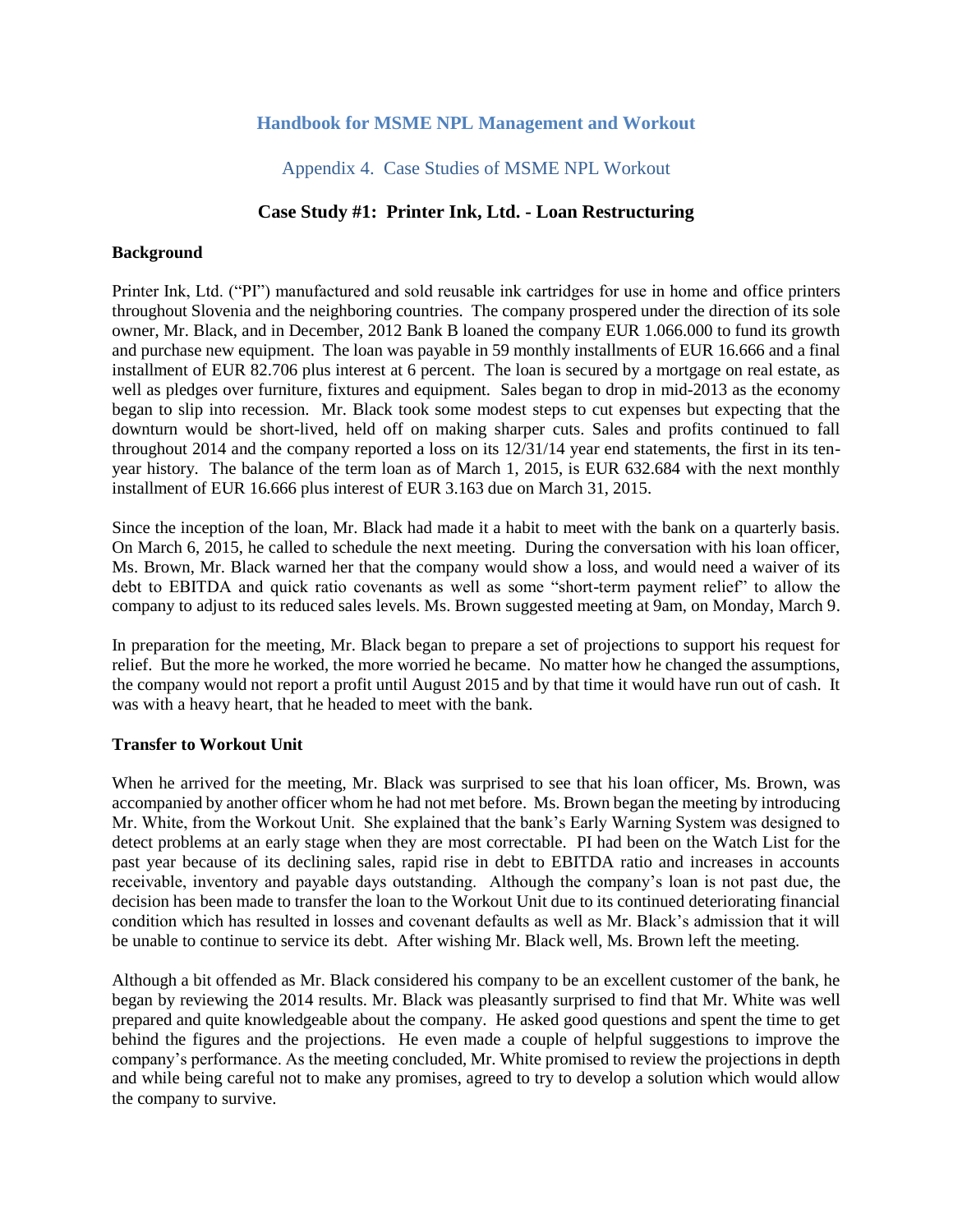# **Financial and Business Viability Analysis**

| <b>INDICATORS</b>                         | 12/31/13 | 12/31/14 | Projected<br><b>Sustainable</b><br><b>Cash Flow</b> |
|-------------------------------------------|----------|----------|-----------------------------------------------------|
| <b>Profitability Indicators (EUR 000)</b> |          |          |                                                     |
| <b>EBITDA</b>                             | 190      | 84       | 120                                                 |
| Operating profit                          | 74       | $-33$    | 31                                                  |
| Net profit                                | 59       | $-33$    | 25                                                  |
| Liquidity                                 |          |          |                                                     |
| Quick Ratio                               | 1,32     | 1,19     |                                                     |
| <b>Solvency</b>                           |          |          |                                                     |
| Debt to worth                             | 1,52     | 1,17     |                                                     |
| Bank debt to EBITDA                       | 4,5      | 7,9      | 3,3                                                 |
| Interest coverage                         | 2,16     | 1,86     | 1,89                                                |
| <b>Efficiency</b>                         |          |          |                                                     |
| Accounts receivable days                  | 62       | 95       |                                                     |
| Accounts payable days                     | 89       | 95       |                                                     |
| Inventory turn days                       | 135      | 120      |                                                     |

**Table 1: Selected Financial Indicators of PI**

Mr. White began his analysis by duly noting that PI, like most borrowers, had experienced a sharp decline (some 20 percent) in sales in 2014. This, coupled with an inability to adjust cost of goods sold or selling, general and administrative expenses, quickly enough resulted in a EUR 33.000 loss for the year. Liquidity declined reflecting the liquidation of current assets to fund operating losses. Leverage was up as the company was forced to rely on suppliers to fund its operating needs.

Turning to the projections, Mr. White believed that they were both conservative and realistic. The projections assumed slightly decreased sales for the next 3 years which was in line with the Bank's own internal economic forecasts. Although the company would not become profitable until August 2015, it would remain profitable thereafter as the many cost reductions instituted by Mr. Black were fully implemented. EBITDA would also remain stable in line with the lower sales levels. Although Mr. Black had requested an additional short term loan of EUR 100.000, Mr. White believed that by reducing annual debt service and careful cash management the company would not need any additional funding. After carefully reviewing the bank's assumptions, Mr. Black concurred.

During their meetings, Mr. White had been very impressed with Mr. Black's knowledge of the company and recognition of the steps needed to turn it around. He was known in the business community as a conservative business man, was well liked by his employees, and maintained close relationships with both his customers and suppliers. While a small player in a much bigger market, the company had an excellent reputation and maintained a diversified customer base, many of which were the local affiliates of large international companies. Industry projections were in line with those of the company – essentially flat sales for the next three years, followed by modest growth thereafter.

Based on the above, Mr. White felt that the company's problems were more temporary in nature and that there was a basis to proceed with restructuring the loan.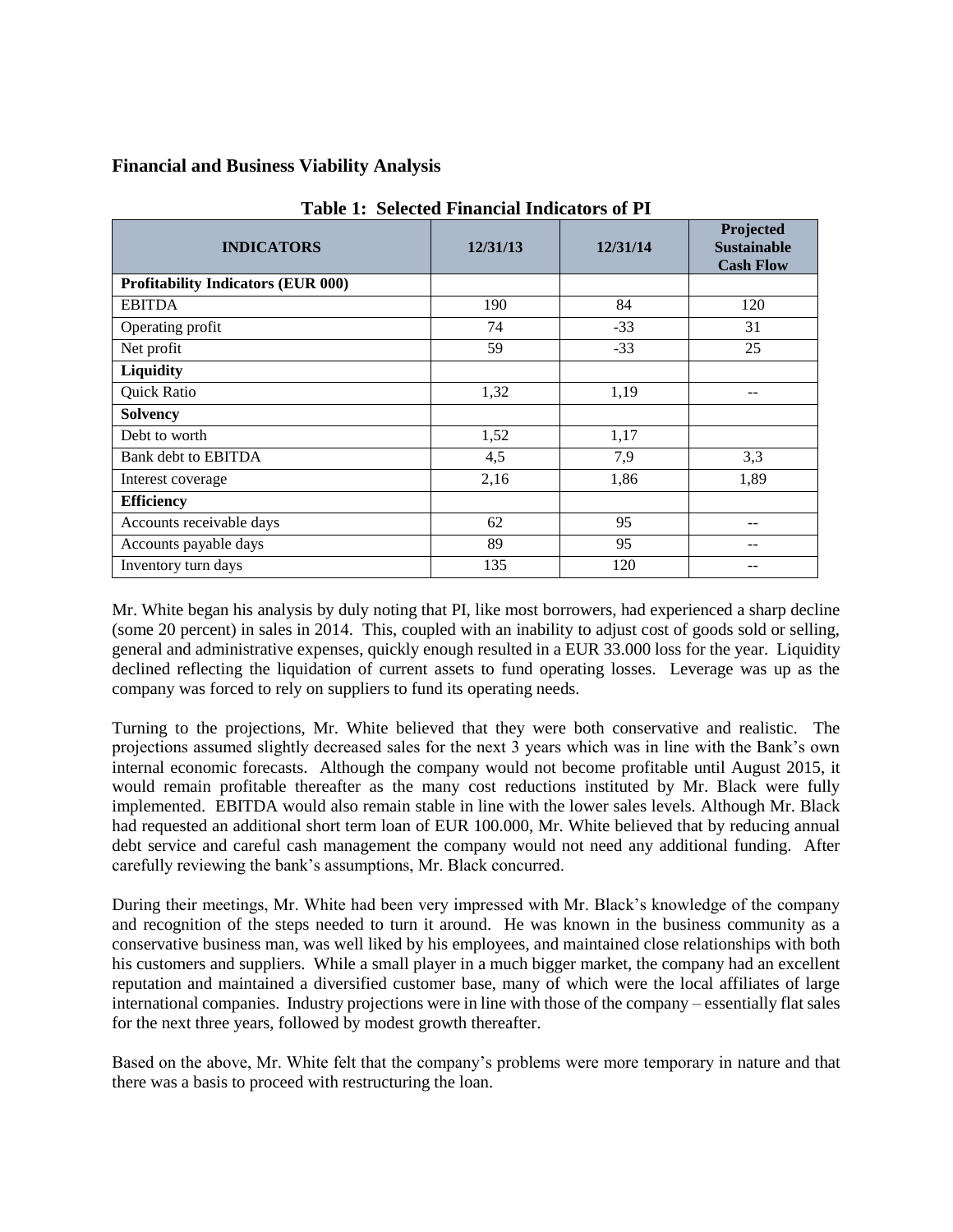### **Restructuring the loan**

Mr. White began the restructuring process by reviewing the bank's restructuring guidelines. They recommended a tenor not to exceed five years, EBITDA of at least 110 percent of principal and interest, a maximum rate of 6 percent, and monthly payments of principal and interest with no moratorium on payments. With a sustainable cash flow of EUR 120.000, the most the company could afford to pay on an annual basis was EUR 109.000. As it was the Bank's policy not to waive accrued interest outstanding on its loans, Mr. Black agreed to liquidate his sole remaining savings account to bring the interest current (EUR 3.163) as of December 31, 2014. These funds will be loaned to the company and will be fully subordinated to the bank debt.

Given these parameters, Mr. Black began to calculate what level of debt the company could repay over five years. It quickly became clear that PI would not be able to repay its outstanding debt in full over a fiveyear period as the principal payments alone would amount to EUR 126.536 per year. He then began to reduce the debt in EUR 50.000 increments until he reached EUR 433.000. Principal payments together with interest at 6percent would total EUR 109.982, slightly above the EUR 109.000 maximum target. Mr. Black was unwilling to recommend that the bank forgive the remaining EUR 199.684 balance on the loan at this time. He, therefore, recommended that the existing debt be split into two loans, both secured by a mortgage on the land and building, as well as pledges over furniture, fixtures, and equipment. The first loan, or the "A" loan, would be in the amount of EUR 433.000 and would be payable in 60 installments of EUR 7.250 plus interest at 6 percent. The remaining balance of EUR 199.684, would be placed on the "B" note, at 0percent interest and a bullet maturity of five years. To ensure Mr. Black's continued cooperation, the bank would agree in a new master restructuring agreement that the B note will be forgiven if the A note is repaid in accordance with its terms.

All loans will be governed by a master restructuring agreement which will contain covenants restricting dividends and other withdrawals by Mr. Black, require a monthly cash budget together with quarterly financial statements, the maintenance of debt service coverage at all times of at least 1.1 and provide that EBITDA above EUR 130.000 be applied to the "A" note until it is paid. The master restructuring agreement covenants would also specify that the "B" note was not to be used in the calculation of the financial leverage covenants.

### **Evaluating workout options**

After deciding on the parameters of the restructuring, Mr. White began to calculate the NPV of the various workout options open to the bank. Neither Mr. White nor the Legal Officer considered enforcement to be a good alternative to pursue. Mr. Black would likely be uncooperative and the bank could expect at least one appeal and several postponements. It was likely therefore that the bank would not receive any proceeds for a three-year period. Also as the continued use of their collateral was essential for the company to operate, it was likely that either the company or other creditors would put the company into a bankruptcy proceeding before the bank could file an enforcement proceeding. Nevertheless, he began by considering the value of the collateral in both a bankruptcy and enforcement scenario.

The loan was secured by a mortgage on the land and building as well as pledges over furniture, fixtures and equipment. A new appraisal prepared by an internal appraiser valued the land and building at EUR 450.000, Mr. White applied a 10 percent discount to reflect the forced sale nature of the bankruptcy proceeding and then took a further 10 percent discount to reflect further deterioration during the extended period necessary to conclude the enforcement process. The bank had also received a new appraisal of the furniture, fixtures and equipment. Mr. White believed that in a bankruptcy proceeding, the furniture and fixtures, valued at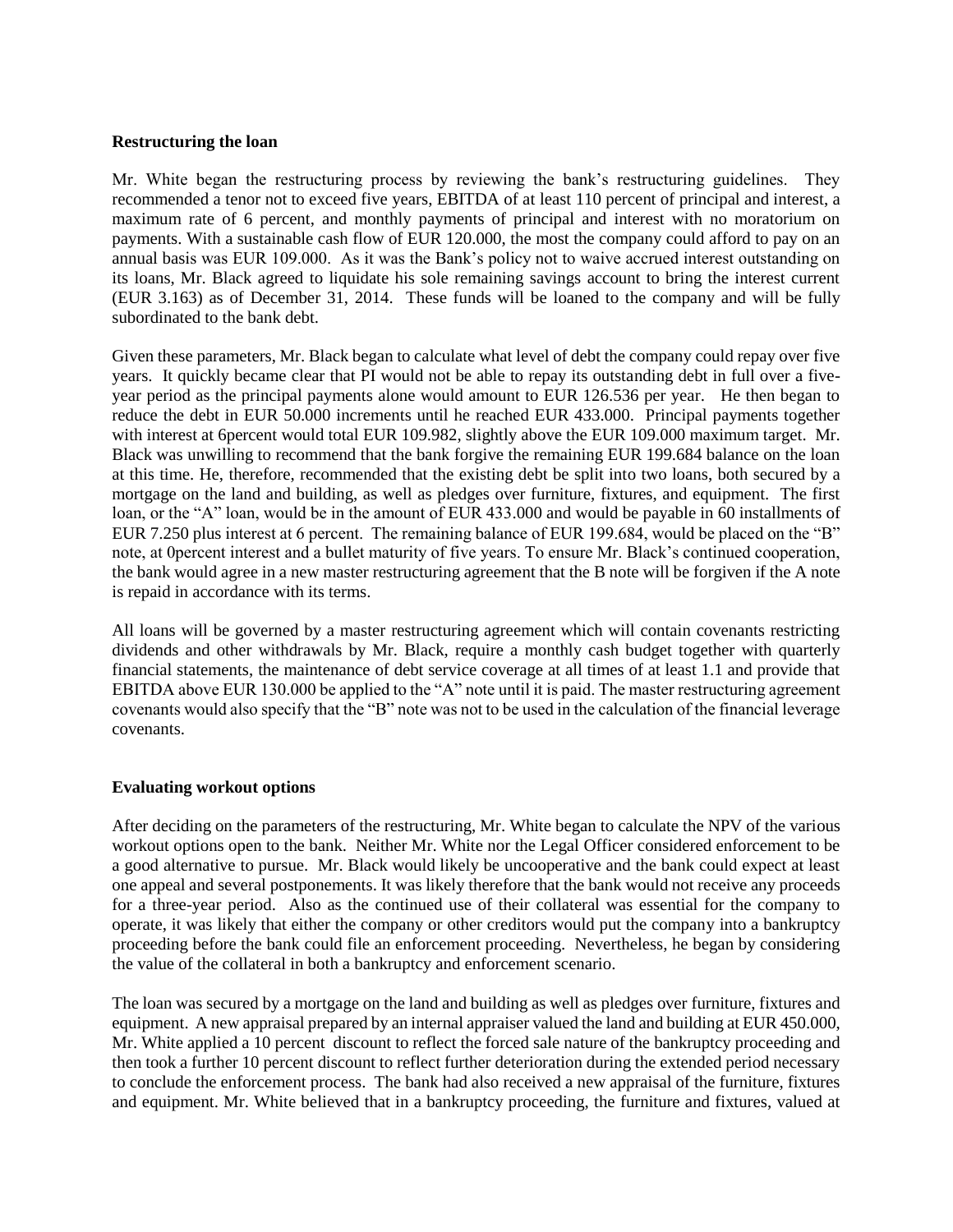EUR25.000, would sell for 10percent of appraised value and the equipment (valued at EUR75.000) at 50 percent of its appraised value. As above, he also discounted these values by an additional 10 percent to reflect that an enforcement proceeding takes a year longer than bankruptcy. Total liquidation values of the bank's collateral expected from bankruptcy and enforcement procedures are shown in Table 1 below.

| <b>Collateral</b>    | <b>Appraised Value</b><br>(EUR) | <b>Estimated Sale Value</b><br>(EUR)<br><b>Bankruptcy</b> | <b>Estimated Sale Value</b><br>(EUR)<br><b>Enforcement</b> |
|----------------------|---------------------------------|-----------------------------------------------------------|------------------------------------------------------------|
| Land and building    | 450.000                         | 405.000                                                   | 364.500                                                    |
| Furniture & Fixtures | 25,000                          | 2.500                                                     | 2.250                                                      |
| Equipment            | 75.000                          | 37.500                                                    | 33.750                                                     |
| <b>Total</b>         | 550.000                         | 445.000                                                   | 400.500                                                    |

|  |  |  | Table 1: Estimated value of collateral in bankruptcy and enforcement proceedings |  |
|--|--|--|----------------------------------------------------------------------------------|--|
|  |  |  |                                                                                  |  |

Mr. Black noted that in a bankruptcy proceeding the bank would not receive the full value of its claim (EUR 632.684) from the sale of its collateral. The shortfall of EUR 187.684 would be considered to be an unsecured claim.

He then proceeded to calculate liquidation value of the remaining assets of the company as shown below.

|  |  |  | Table 2: Estimated Liquidation value of PI's assets (excluding bank's collateral) |  |  |  |  |
|--|--|--|-----------------------------------------------------------------------------------|--|--|--|--|
|--|--|--|-----------------------------------------------------------------------------------|--|--|--|--|

| <b>Asset</b>              | <b>Book Value</b><br>12/31/144<br>(EUR 000) | Percentage<br><b>Recovery</b> | Liquidation<br><b>Value</b><br>(EUR 000) |
|---------------------------|---------------------------------------------|-------------------------------|------------------------------------------|
| Cash                      | 5                                           | 100 percent                   | 5                                        |
| Accounts receivable       |                                             |                               |                                          |
| 0-30 days outstanding     | 100                                         | .80                           | 80                                       |
| 30-60 days outstanding    | 50                                          | .60                           | 30                                       |
| Over 60 days outstanding  | 203                                         | .10                           | 20                                       |
| Total accounts receivable | 363                                         |                               | 136                                      |
| Inventory                 |                                             |                               |                                          |
| Finished goods            | 100                                         | .50                           | 50                                       |
| Work in process           | 77                                          | N/A                           | $\theta$                                 |
| Raw materials             | 16                                          | .75                           | 12                                       |
| Total inventory           | 193                                         |                               | 62                                       |
| <b>Total Assets</b>       | 561                                         |                               | 203                                      |

He then calculated the cost of a bankruptcy proceeding (EUR 54.102) as follows:

- *Court fees*: an advance fee of EUR 3.434,50 for all filings (debtor and creditor).
- *Publication fees*: EUR 120 to cover for the publication in the official gazette the opening of the bankruptcy case.
- *Administrator*: Total remuneration is based on 3 components: (i) value of the estate, (ii) number of creditors, and (iii) proceeds distributed to creditors. For the purposes of this case, the estate is valued at EUR 1.487.000, there are 10 creditors, and distribution proceeds equal EUR 648.000.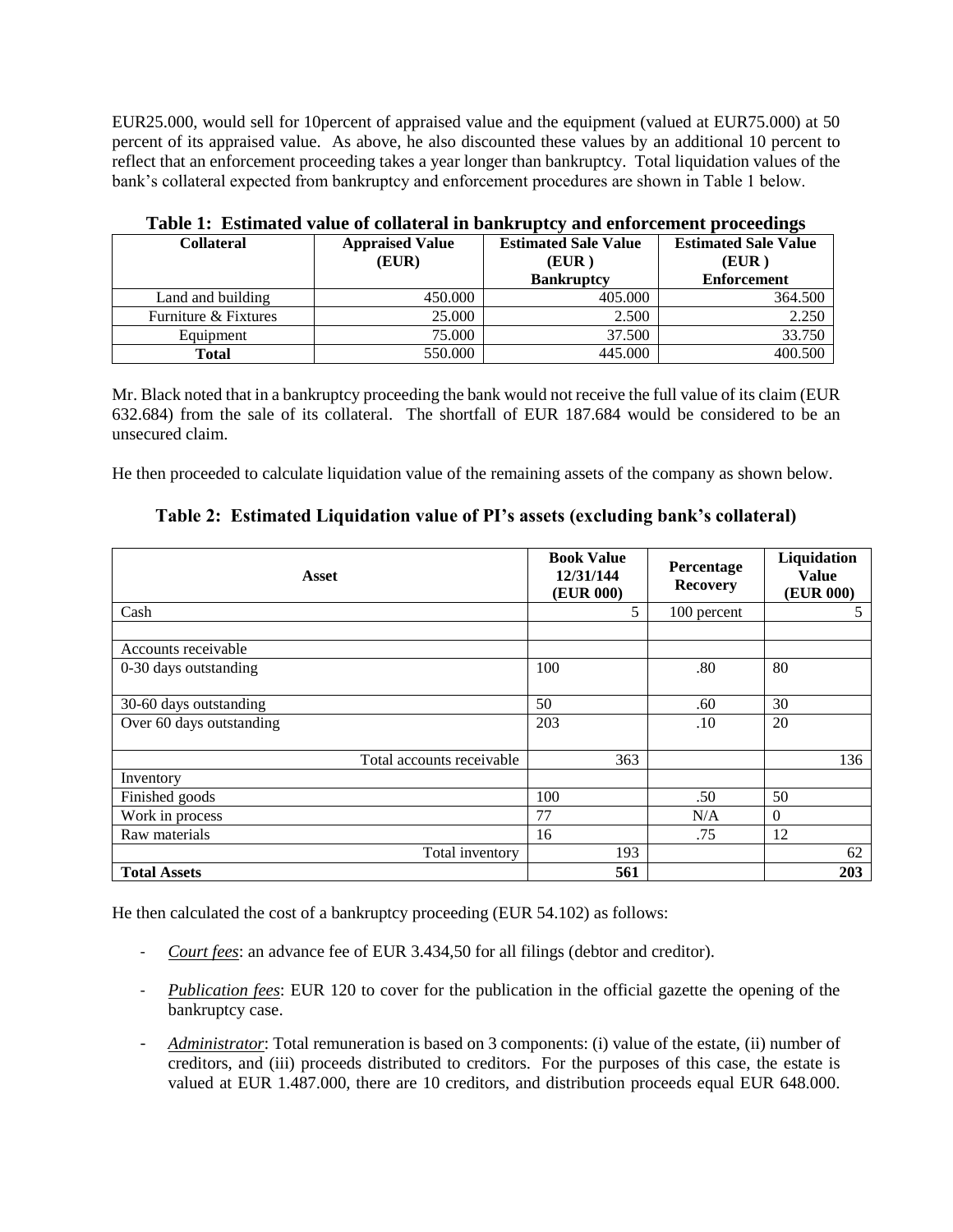The remuneration of the administrator would be EUR 5.547,50, calculated as follows: EUR 23.687 for opening report; EUR 1.420,50 for testing claims; and EUR 25,440 for distribution of proceeds.

Thus, in a bankruptcy proceeding the bank would receive a total of EUR 489.669,40, of which EUR 445.000 represents the proceeds from liquidation of the bank's collateral and EUR 44.669,40 for its unsecured claim. Mr. White then calculated the NPV of the various alternatives using the bank's standard 7percent discount rate. Based on this analysis, restructuring was the best alternative.

| <b>Restructuring</b>  | <b>NPV</b><br>411 |            | 2015 2016 2017 |     | 2018 | 2019 |
|-----------------------|-------------------|------------|----------------|-----|------|------|
| EUR 433K Term Loan    |                   |            |                |     |      |      |
| Principal             |                   | 87         | 87             | 87  | 87   | 87   |
| Interest              |                   | 23         | 16             | 13  | 8    | 3    |
| <b>Total Recovery</b> |                   | <b>110</b> | 103            | 100 | 95   | 90   |
| <b>Bankruptcy</b>     | 400               |            |                | 490 |      |      |
| <b>Enforcement</b>    | 343               |            |                |     | 450  |      |

### **Table 3: NPV Analysis of workout options**

The discussion at the Credit Committee proved lively as anticipated. Many members questioned why the Bank was willing to forgive the B note; others questioned why Mr. White did not just extend the maturity until the loan was fully paid. Many felt that the Bank would be better served by allowing the company to file for bankruptcy. Mr. White defended his decisions, pointing out that without the restructuring the company was certain to fail resulting in the loss of 23 jobs and that the projections showed no ability to service the full amount of the loan on a fully performing basis. The proposed restructuring would allow the A loan to be returned to a performing status if the company met the repayment terms for one year. The loan agreement also contained a cash flow recapture clause that would require all cash flow in excess of EUR 130.000 to be applied as a prepayment to the A note. In addition, he was concerned that Mr. Black would lose his incentive to work with the bank as the loan now exceeded the value of the collateral and future growth was severely limited. Once everyone had a chance to speak, the head of Credit Risk Management spoke in favor of the loan restructuring. He reminded the Committee of the Bank's commitment to work with cooperative borrowers and to restructure loans whenever possible. He pointed out the Mr. Black was a long-term customer of the bank; had a successful track record as a businessman; and had always fully cooperated with the bank. Based on these facts, he believed that PI had earned the chance to restructure.

#### **Lessons learned**

Upon reflection, Mr. White felt that the PI case contained several important lessons, including: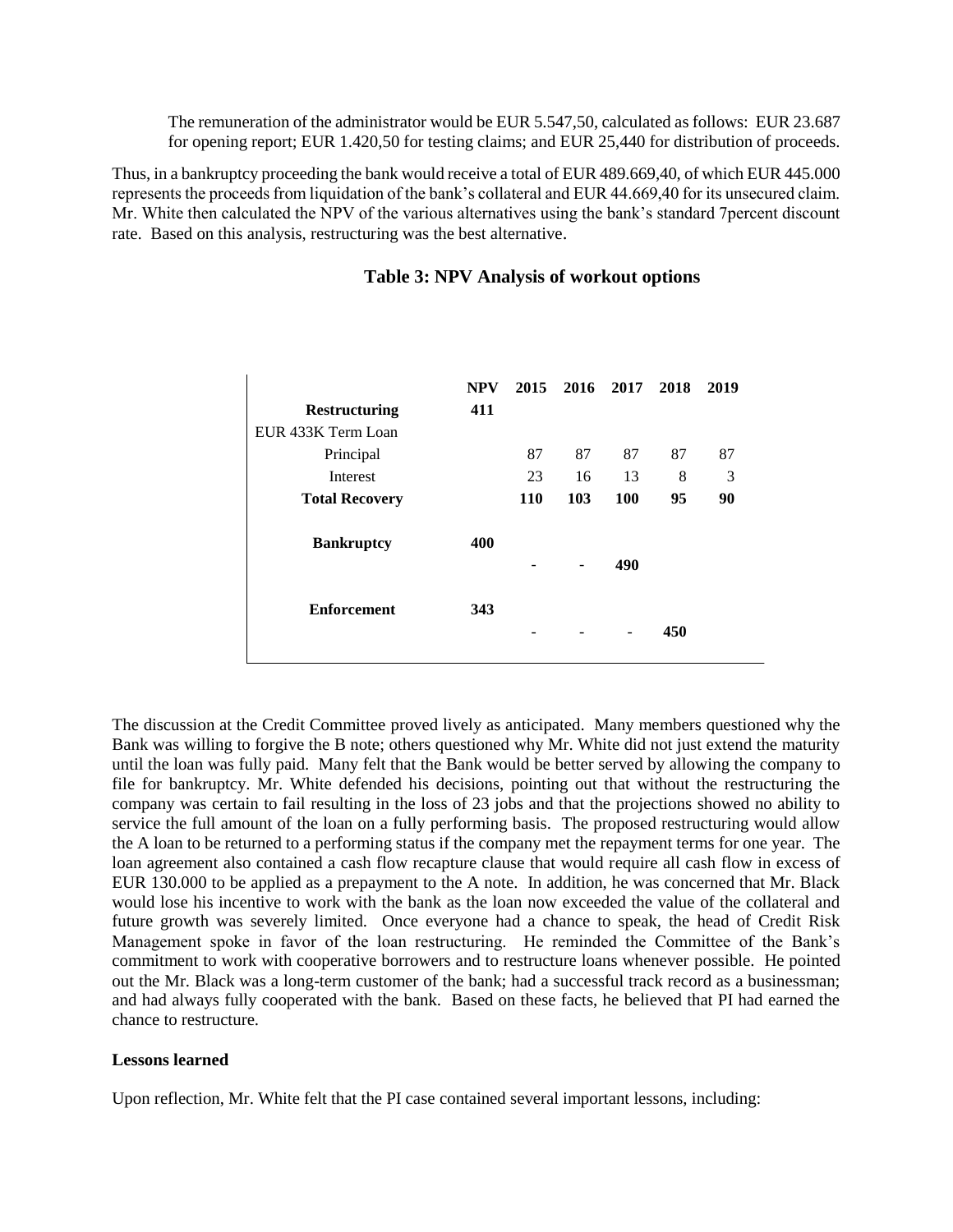- *The importance of the EWS and prompt transfer to the workout unit*. The EWS had correctly identified potential problems a year earlier as sales began to decline. Unfortunately, Mr. Black was unable to cut back quickly enough to avoid losses. But the mandatory transfer of the loan to the Workout Unit after it had been on the Watch List for a year (and before it became past due) allowed the bank and the borrower to develop a solution before the company was totally out of cash.
- *The importance of working with a co-operative borrower*. Mr. Black's history of working closely with the bank, coupled with his pro-active approach to instituting corrective actions within the company, gave the bank confidence that he was able to manage the turn-around process within the company. This proved to be a key factor in determining the bank's willingness to move forward with restructuring the debt of an admittedly marginally viable borrower.
- *The importance of recognizing when debt is unsustainable*. While it was true that the bank could have just extended the maturity of the loan to accommodate full repayment, it would have done nothing to improve the company's fundamental problem of over indebtedness. The company would have continued to struggle and there was a high likelihood that it would eventually collapse. It was also unclear if Mr. Black's high level of cooperation would continue if he could not see some light at the end of the tunnel in the form of modest growth and an improved financial position. By its willingness to forgive a portion of the debt conditioned upon the repayment of the A loan, the bank has addressed both problems – the debt has been reduced to a sustainable level and Mr. Black has been provided with a powerful incentive to ensure that the company performs as projected. The restructuring also sent a strong signal to the community at large that the bank was willing to work with cooperative borrowers and was committed to saving viable businesses.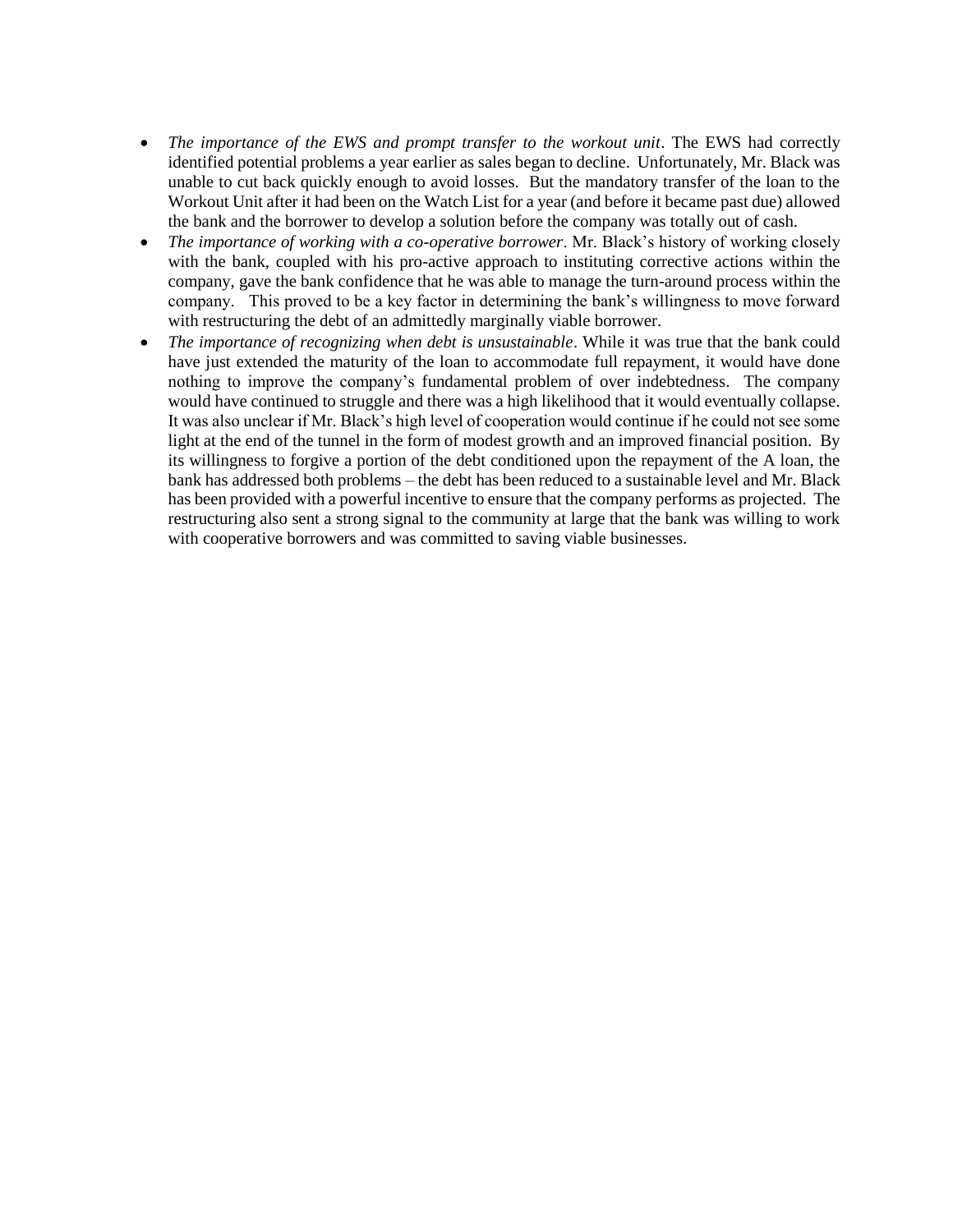### **Case Study #2: Multi-Bank Loan Restructuring – Atlas Battery Company, Ltd.**

#### **Background**

Atlas Battery Company, Ltd. ("ABC") was a small manufacturer of battery cables and related products, over 90% of which were sold to distributors. The company, which employed 45 people, had been profitable since its founding in 2003. It had an excellent reputation for the quality of its products, particularly its heavy-duty cables used primarily in construction equipment, and was known for maintaining close relationships with its suppliers and distributors.

ABC maintained a lending relationship with three banks. First Bank, considered to be its primary bank, extended a EUR 50.000 line of credit for working capital secured by pledge of accounts receivables. Advances under this line, however, were limited to the lessor of EUR 50.000 or 80 percent of accounts receivable under 60 days (the "borrowing base"). Second Bank had recently reduced its EUR 45.000 line of credit for equipment purchases to EUR 35.000 and reduced the tenor of its facility from seven years to five. This amount was currently outstanding on the line secured by a pledge of various vehicles such as trucks, cars, forklifts, etc. In most cases, Second Bank financed 100percent of the original cost of the equipment. Finally, in January 2012, Third Bank had extended a EUR 50.000 loan to finance 100percent of the cost of vacant land on which the company was considering building a small warehouse (the company owned no other real estate, preferring to rent its facilities.) The property was pledged as collateral to the loan. All loans bore interest at 5percent and were guaranteed by the owner, Mr. Atlas.

### **Transfer to Workout Unit**

The company had been put on the Watch List of First Bank early in the first quarter of 2012 due to the slowing collection of accounts receivable as reported in the monthly borrowing base certificate it was required to submit to First Bank to establish the amount that the company could borrower during the month. At that time, First Bank's account officer believed the problems were temporary in nature due to some slowness in collecting receivables from one of the largest distributors. In March 2012, however, ABC's management informed First Bank that the problems were more serious and stemmed from the recent production of a large number of defective cables. The company had traced the cable problems to faulty materials from one of its suppliers, a major chemical company. The company had moved aggressively to recall and replace the defective product. ABC estimated that it would cost EUR 25.000 to correct the situation and believed the cost would be covered by a warranty in the purchase contract covering quality and production specifications. However, it likely would require legal action, and it could be some time before the monies were recovered.

As the company struggled to recover from its production problems, sales began to fall as the general economic downturn began to take hold. The company's liquidity tightened as many of the distributors requested and received extended payment terms on their outstanding invoices. In addition, the company was experiencing additional costs to correct the defective cables. By September 2012, the company was reporting small losses on its monthly statement, experiencing periodic cash shortages and consistently running 30 – 60 days past due with each its lenders. Throughout this period, the company had kept First Bank fully informed of the situation as it developed. The loan officer considered increasing the loan but after discussion with his manager decided to wait until the bank received ABC's 2012 year-end statements at which time they would be in a better position to assess the company's viability. When First Bank's EUR 50.000 loan became 90 days past due on January 1, 2013, the loan was automatically transferred to the Workout Unit.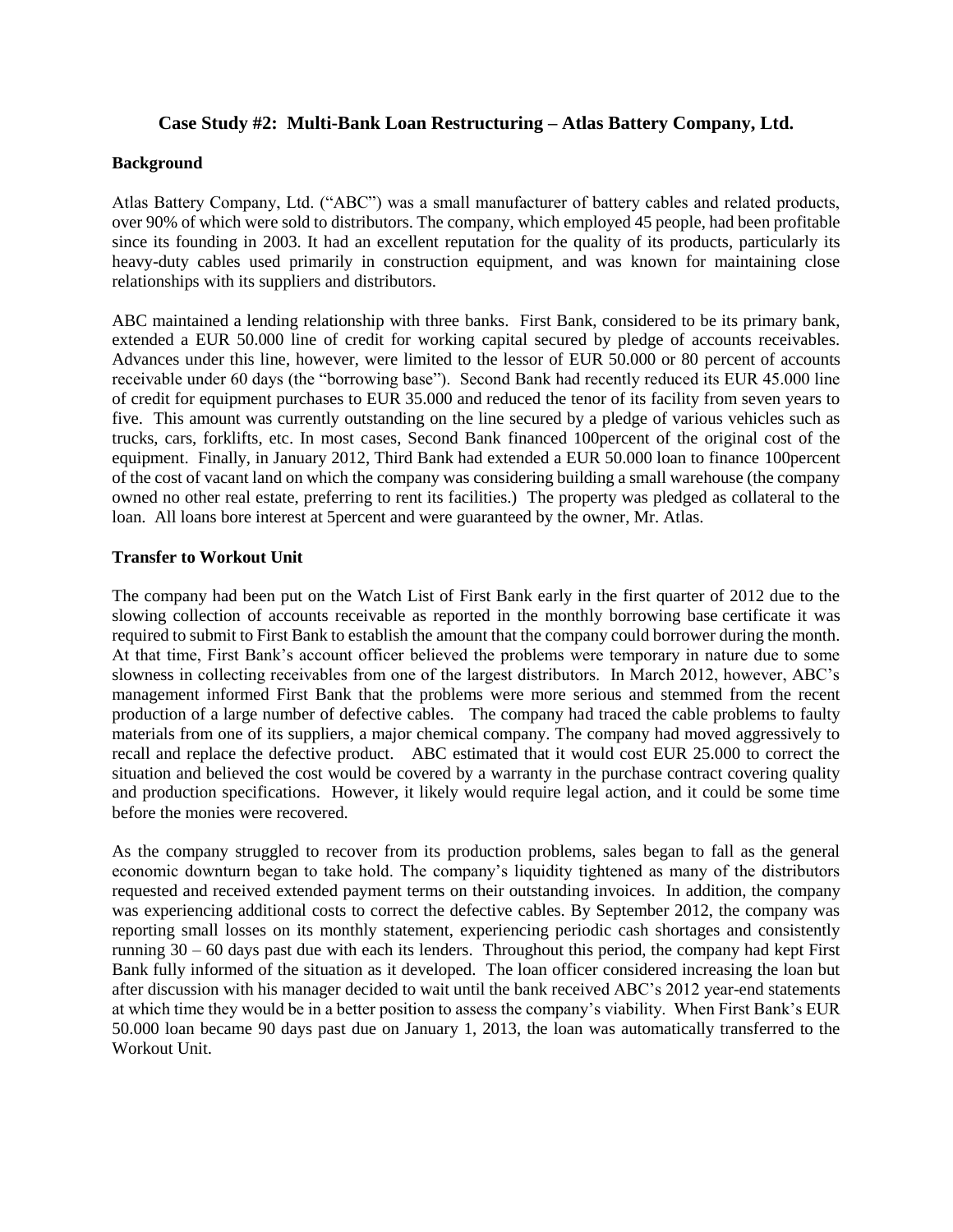#### **Organizing the other creditors**

Mr. Williams, First Bank's workout officer, thoroughly reviewed both the credit and collateral files to familiarize himself with the company and to determine that the bank had properly perfected its collateral position. He then met with Mr. Atlas, the owner of ABC. Mr. Atlas was visibly upset and placed part of the blame for the company's current situation on the consistently slow response of the former account officer. He felt that if First Bank had revised the borrowing base and increased the company's line in a timely manner, ABC would have been able to manage its cash to avoid the current cash shortfall. Instead, ABC was now in default with each of its lenders, Second Bank was threatening to begin enforcement proceedings and he was facing the liquidation of his company, the loss of his livelihood, and having to terminate his employees, many of whom had worked for the company from its founding.

Mr. Williams assured Mr. Atlas that First Bank was committed to working with cooperative borrowers whose businesses were viable. But this required the borrower to recognize that the bank also had a valid problem – namely a non-performing loan. If the borrower was to survive, the bank needed to clearly identify the problem and devise a solution that would correct, not just postpone, the problem. Mr. Williams then asked if Mr. Atlas had heard of the recently published guidelines for corporate restructuring of MSME loans. Mr. Atlas recalled hearing something about them but really did not know what it was about. Mr. Williams explained that the Guidelines required that in cases where the borrower had multiple lending relationships, the banks work together to find a mutually agreeable solution. As ABC's primary bank, First Bank was willing to act as the coordinator, convene a meeting of the banks and request that the banks grant ABC a 60-day moratorium to give the company time to produce its 2012 year-end statements together with a detailed cash flow projection, and to negotiate a restructuring of all its loans. But to do so, the banks would require that Mr. Atlas agrees not to take any actions that would harm the banks' position during the moratorium; submit a detailed weekly cash budget; and agree to a comprehensive third-party review of the recent production problems to assure the banks that the problems had been fully identified, corrected, and all costs accounted for. Mr. Atlas readily agreed to the proposal.

As promised, Mr. Williams contacted the account officer at each of the other two banks and they agreed to meet the following day. In preparation for the meeting, Mr. Williams reviewed what little information was available in the credit file about ABC's other banking relationships and thinking about their likely positions. Second Bank lent primarily for the purchase of vehicles and for some time had been willing to finance 100percent of the cost of the purchased assets. They had lent to ABC for over five years but had cut back ABC's line of credit and shortened its tenor from seven to five years within the past year and reduced the amount of its line from EUR 45.000 to its current level of EUR 35.000. It was unknown if this was because of concerns about ABC's performance or part of a strategic move on the bank's part to reduce exposures in view of the economic downturn. Recently they had gained a reputation in the market place for being generally uncooperative and pressing for payment rather than restructuring. Mr. Williams had heard of several situations in which the other banks had paid them out so that a restructuring could proceed. As for Third Bank, it was a newer bank that aggressively sought ABC's business in hopes of ultimately becoming the company's primary bank.

The initial creditors' meeting progressed along the lines envisioned by Mr. Williams. Both Second and Third Bank expressed their unhappiness with the borrower. Third Bank, in particular, felt they had been misled by ABC as the defective cable problem was discovered only days after their loan had been closed. Second Bank stated several times that the meeting was a waste of time as they simply wanted to be paid and were going to move to enforce their collateral. Mr. Williams then took control of the meeting and reminded everyone that they had a common problem – the company could not pay at the moment and each bank would likely experience a loss of some magnitude if the company were liquidated today. Unlike many of their borrowers, ABC had a long history of profitability and if the cable problems had been corrected, there was no reason to suspect that they would not be profitable in the future. He, therefore, recommended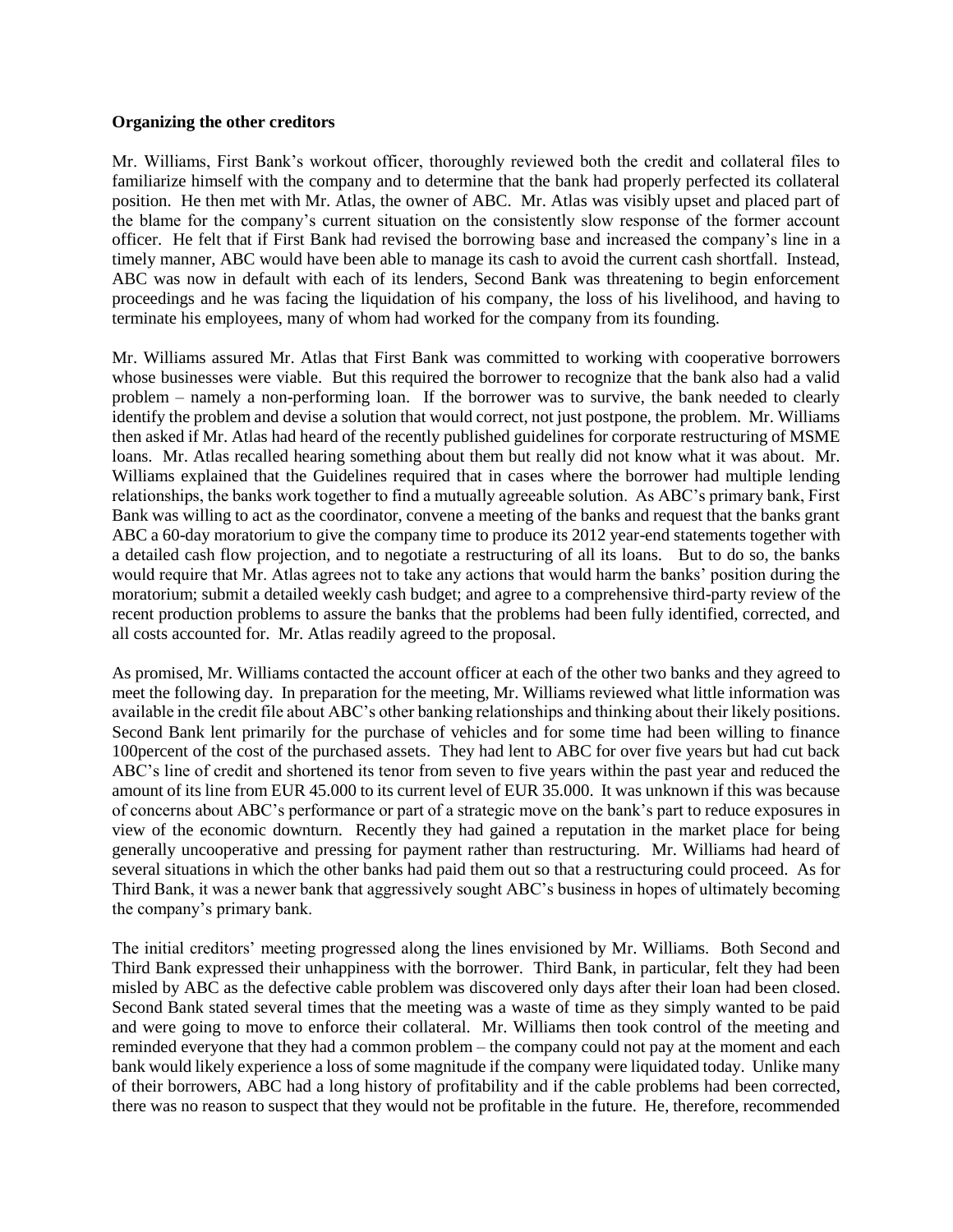that they enter a 90-day moratorium with the company to allow them to produce their 2012 year-end statements together with detailed cash flow projections showing how the loans would be repaid. He also recommended an independent assessment to verify that the cable problems had been corrected. After a lengthy discussion, the banks agreed with this proposal, subject to Second Bank's requirement that the moratorium be limited to 60 days and that the company produce a cash budget to be approved and monitored by the banks. (Mr. Williams had purposely suggested a moratorium period of 90 days and withheld proposing the cash budget requirement to allow the other banks to make the recommendation so that they could feel ownership in the process.). Mr. Williams agreed to take the proposal back to ABC.

During the moratorium period, Mr. Williams worked closely with the company and its accountants to ensure that he fully understood the company's financial position and projections. ABC hired the independent expert, acceptable to the banks, to evaluate the cable problems. Mr. Williams kept the other banks fully informed regarding his discussions with the company and the independent expert. First Bank, along with the other banks, received the company's 12/31/12 financial statement together with the projections and the consultant's report. 45 days after the first creditors' meeting.

### **Financial and business viability analysis**

|                                       | 12/31/11 | 12/31/12<br><b>Actual</b> | 12/31/12<br><b>Adjusted</b> | Projected<br><b>Sustainable</b><br><b>Cash Flow</b> |
|---------------------------------------|----------|---------------------------|-----------------------------|-----------------------------------------------------|
| <b>Profitability Indicators (EUR)</b> |          |                           |                             |                                                     |
| 000)                                  |          |                           |                             |                                                     |
| <b>EBITDA</b>                         | 40       | 10                        | 27<br>$\mathbf{r}$          | 40                                                  |
| Operating profit                      | 32       | (54)                      | 23                          | 20                                                  |
| Net profit                            | 28       | (54)                      | 17                          | 19                                                  |
| <b>Liquidity</b>                      |          |                           |                             |                                                     |
| Quick Ratio                           | 1.32     | 1.03                      |                             | --                                                  |
| <b>Solvency</b>                       |          |                           |                             |                                                     |
| Debt to worth                         | 2.37     | 3.23                      | N/A                         |                                                     |
| <b>Bank debt to EBITDA</b>            | 3.1      | N/A                       | 4.9                         | 3.5                                                 |
| Interest coverage                     | 5.7      | N/A                       | 3.7                         | 2.2                                                 |
| <b>Efficiency</b>                     |          |                           |                             |                                                     |
| Accounts receivable days              | 55       | 95                        |                             | $-$                                                 |
| Accounts payable days                 | 58       | 85                        |                             | --                                                  |
| Inventory turn days                   | 120      | 135                       |                             |                                                     |

**Table 1: Selected Financial Indicators of ABC**

As expected, ABC showed a small loss for 2012. Mr. Williams, however, was pleased to see that it was lower than he had expected and that when he adjusted the statements to remove the costs related to the defective cables (which had risen from the originally projected amount of EUR 25.000 to EUR 77.000) from the results, the company was profitable and had a positive EBITDA. The projections showed that the company would continue to be profitable and cash flow available for debt service would remain stable at EUR 39.000. However, it would require an additional EUR 25.000 to bring several suppliers current.

The independent expert's report confirmed that the cable problems had been corrected as well as the need for the additional borrowing. The expert had also talked with ABC's distributors who confirmed that they were satisfied with the company's handling of the problem and they planned to continue doing business with the company, albeit at a lower volume given the business downturn. His report also confirmed that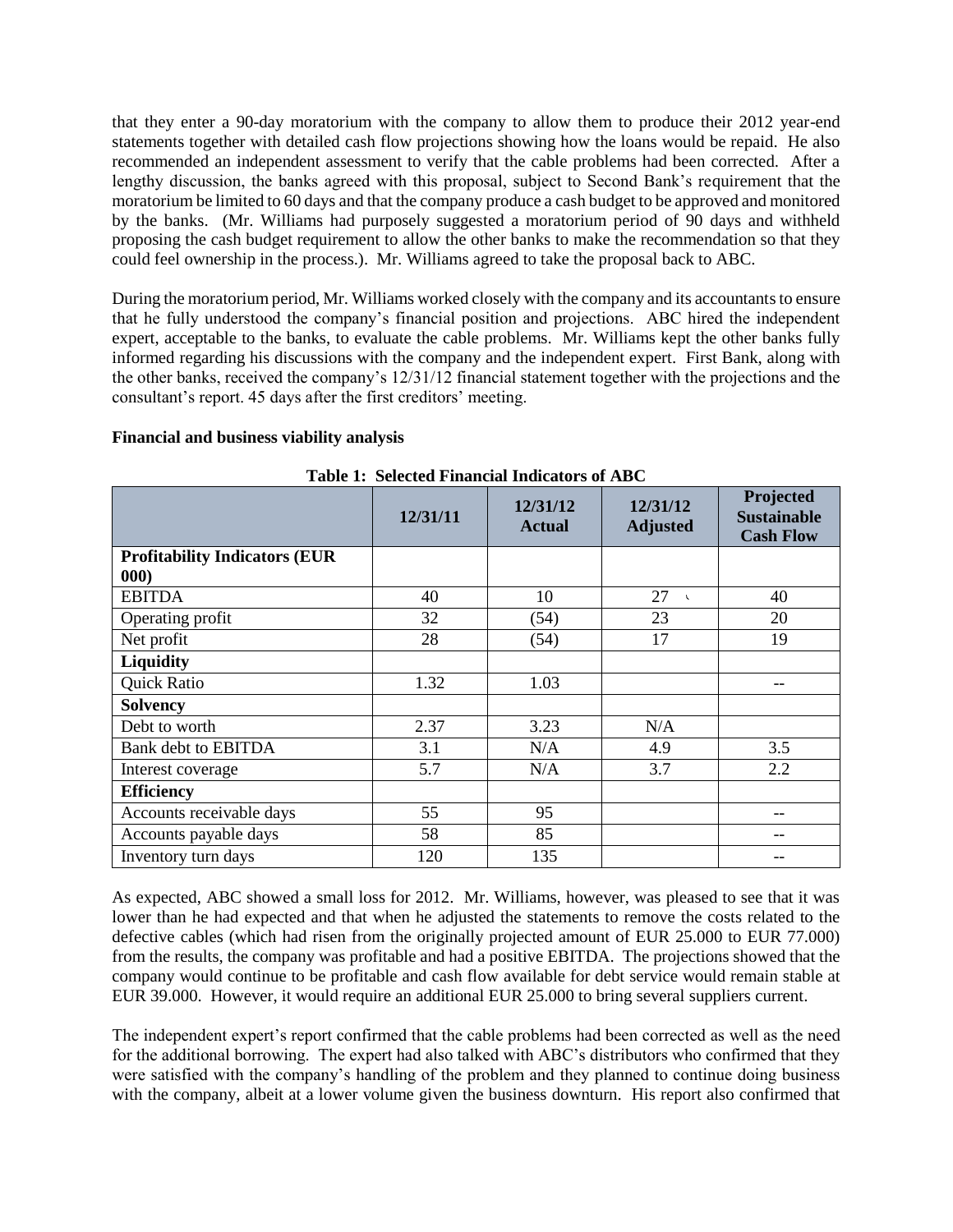ABC's cables were considered to be the premier cable for use in construction equipment. In addition, Mr. Williams had asked the Workout Unit's legal officer to review the status of the company's warranty claim against the supplier of the defective material. He confirmed that ABC seemed to have a strong case. The supplier had recently made a settlement offer in the range of EUR 25.000 which ABC considered to be too low. The two sides were in negotiations to see if a settlement could be reached before resorting to legal proceedings. The legal officer believed that the case was likely to be settled in the range of EUR 50-60.000. Based on the above, Mr. Williams believed there was a strong basis to move ahead with loan restructuring.

### **Restructuring the loans and providing additional financing**

Several days later, ABC presented its restructuring proposal to the banks. It proposed that First and Second Banks would extend their current loans for a period of seven years at their current rate of 5 per cent. In addition, these banks would lend ABC additional EUR 25.000 secured by the proceeds of the warranty claim. With respect to Third Bank, ABC offered to enter into a debt for asset swap whereby they would settle their debt by transferring the ownership of the vacant land to the Bank in return for full cancellation of their debt. Mr. Williams duly called a meeting of the creditors to discuss the proposal.

Mr. Williams began the meeting by reminding the banks that ABC's proposal represented a starting point to begin negotiations and should not be dismissed out of hand. He suggested that they focus on finding those areas that they agreed upon and then draft a counter-proposal around those elements. After a lengthy discussion, the banks agreed that the company was viable; it was generating sufficient cash flow to repay the banks over a yet to be determined time frame; the interest rate should be increased to reflect the increased risk inherent in the extended repayment plan; and that the company needed additional funding to support operations until such time as the proceeds of the warranty claim were received. In addition, both Second and Third Banks indicated that to move forward they would need additional collateral from either the company or the guarantor to cover the collateral shortfall revealed by their recently received appraisals.

Areas of disagreement centered around the advance of additional working capital funds and the proposed debt for asset swap. Second Bank was unwilling to advance fresh monies. They pointed out that they were an equipment lender, lacked expertise in evaluating receivables, and the value of their existing collateral was insufficient to fully cover the loan. Third Bank was more vocal stating that in addition to also being unwilling to advance additional money, they would not consider ABC's debt for asset swap offer. They believed the company was viable and could repay the debt over some time period. Thus, it did not meet their policy criteria for a debt to asset swap with debt forgiveness, namely that all other means of repayment had been exhausted and that there was no equity left in the company. They would, however, be willing to extend the maturity of the loan for an unspecified time period to allow time for the company to sell the property in an orderly fashion in return for regular monthly principal and interest payments and the previously mentioned additional collateral.

Based on the guidance provided by the banks, Mr. Williams began to rework ABC's proposal to fit the banks' guidelines for restructured loans including a tenor not to exceed five years, EBITDA of at least 110% of principal and interest, a maximum rate of 6percent, and monthly payments of principal and interest with no moratorium on payments. With a sustainable EBITDA of EUR 40.000, the company would be able to repay the loans at the increased rate of 6 per cent over five years.

Additional terms and conditions included:

- Second and Third Banks would receive additional collateral, from either the company or the guarantor, to cover their shortfalls.
- Third Bank would agree that if the land was sold within 36 months, the interest rate on the deficiency balance, if any, would be reduced to 5 per cent. Principal payments would remain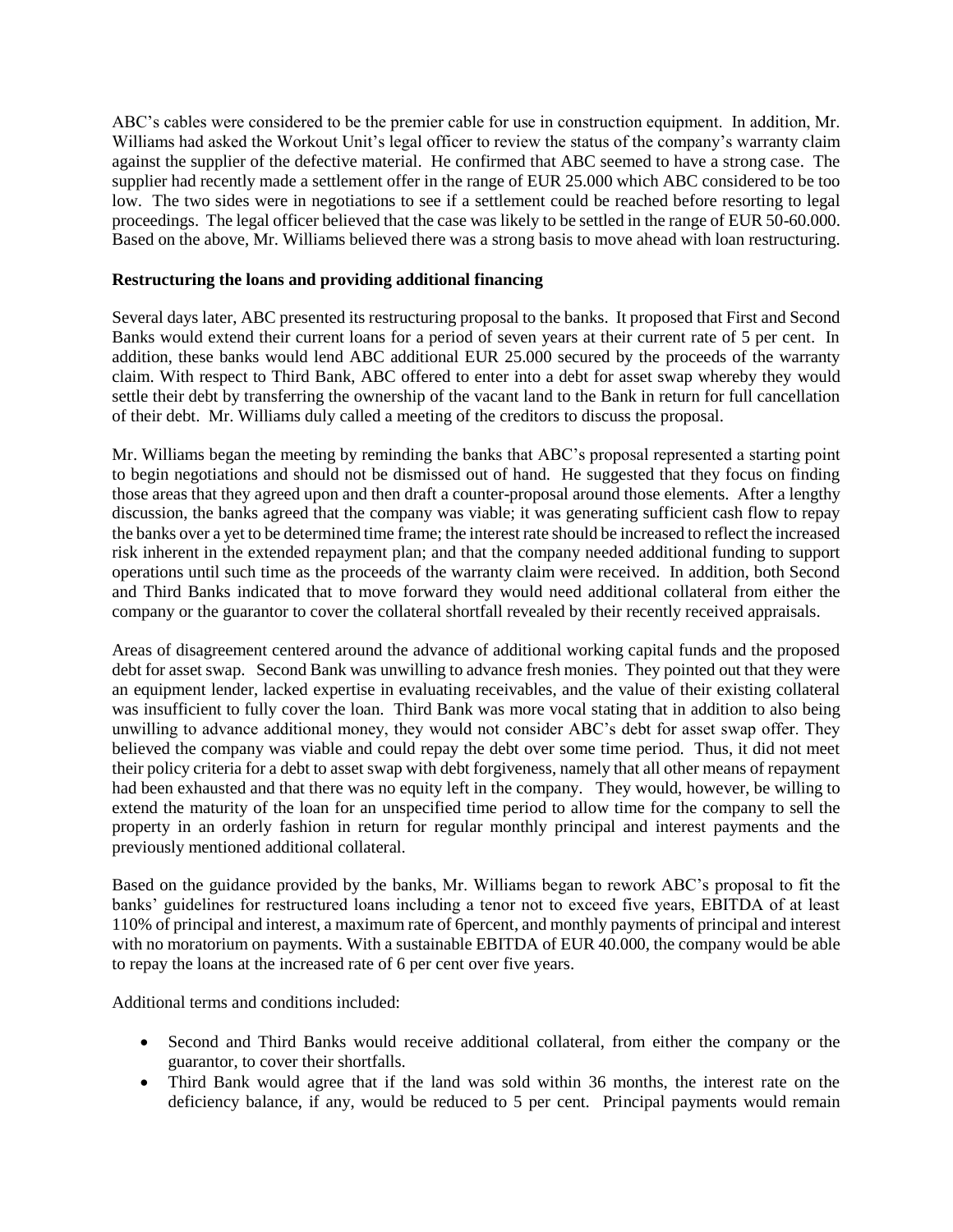unchanged. As the repayment amount had been calculated based on the original EUR 50.000 principal balance, this would result in the loan being paid somewhat earlier than originally scheduled.

- Second Bank would treat any deficiency balance resulting from the sale of their collateral in the same manner.
- ABC would agree to apply the balance of funds received from the warranty claim, after payment of any new monies advanced, to each of the banks' loans on a pro rata basis.
- In addition, the banks would receive an annual payment equal to 100 percent of cash balances over EUR 20.000 (which the banks' believed to be the bare minimum required to operate the company).
- The loan would be governed by a Master Loan Restructuring Agreement which would require quarterly financial statements, an annual cash budget detailing receipts and expenses on a monthly basis, and contain normal covenants with respect to maintaining EBITDA, working capital levels, prohibition of additional debt, payment of taxes, etc. All loans would be cross-defaulted, that is a default with one lender would be an event of default at the other two banks.

Negotiations continued over the course of the next few weeks. While Mr. Atlas readily agreed to the fiveyear repayment terms and the loan covenants, the provision of additional collateral, the sharing of the warranty claim proceeds and the annual cash flow sweep, and the additional loan proved more difficult. These issues were finally resolved as follows:

- First Bank reluctantly agreed to advance the EUR 25.000 additional working capital monies secured by the assignment of the warranty claim proceeds. In recognition of the benefit that the other banks received from the advance, they in turn agreed to indemnify First Bank for their pro rata share of any losses
- Second Bank was granted a pledge covering unencumbered equipment and ABC agreed to sell several pieces which were considered to be excess equipment within the next 15 months.
- Third Bank received a first mortgage on a small piece of property that Mr. Atlas had purchased some years before.
- To incentivize Mr. Atlas to maximize the recovery on the warranty claim, the banks agreed that ABC could retain 50 percent of amount remaining after the payment of the new loan. The other 50 percent would be split pro rata amongst the banks.
- After further refinement of the cash budget, the Banks agreed to increase the base cash level from EUR 20.000 to EUR 25.000.

### **Evaluating workout options**

Once the banks had agreed on the terms of the restructuring, Mr. Williams calculated the NPV of recoveries expected under various workout options open to the banks – restructuring, insolvency, and enforcement. First, he estimated the liquidation value of ABC's assets, as follows:

| Asset                                         | <b>Book Value</b><br>12/31/12<br><b>(EUR 000)</b> | percent<br><b>Recovery</b> | Liquidation<br><b>Value</b><br>(EUR 000) |
|-----------------------------------------------|---------------------------------------------------|----------------------------|------------------------------------------|
| Cash                                          |                                                   | 100 percent                |                                          |
|                                               |                                                   |                            |                                          |
| Accounts Receivable (First Bank's collateral) |                                                   |                            |                                          |
| 0-30 days outstanding                         | 42                                                | 80                         | 33                                       |
| 31-60 days outstanding                        | 21                                                | 60                         | 13                                       |
| Over 60 days outstanding                      | 80                                                | 10                         |                                          |

# **Table 2: Estimated Liquidation value of ABC's assets**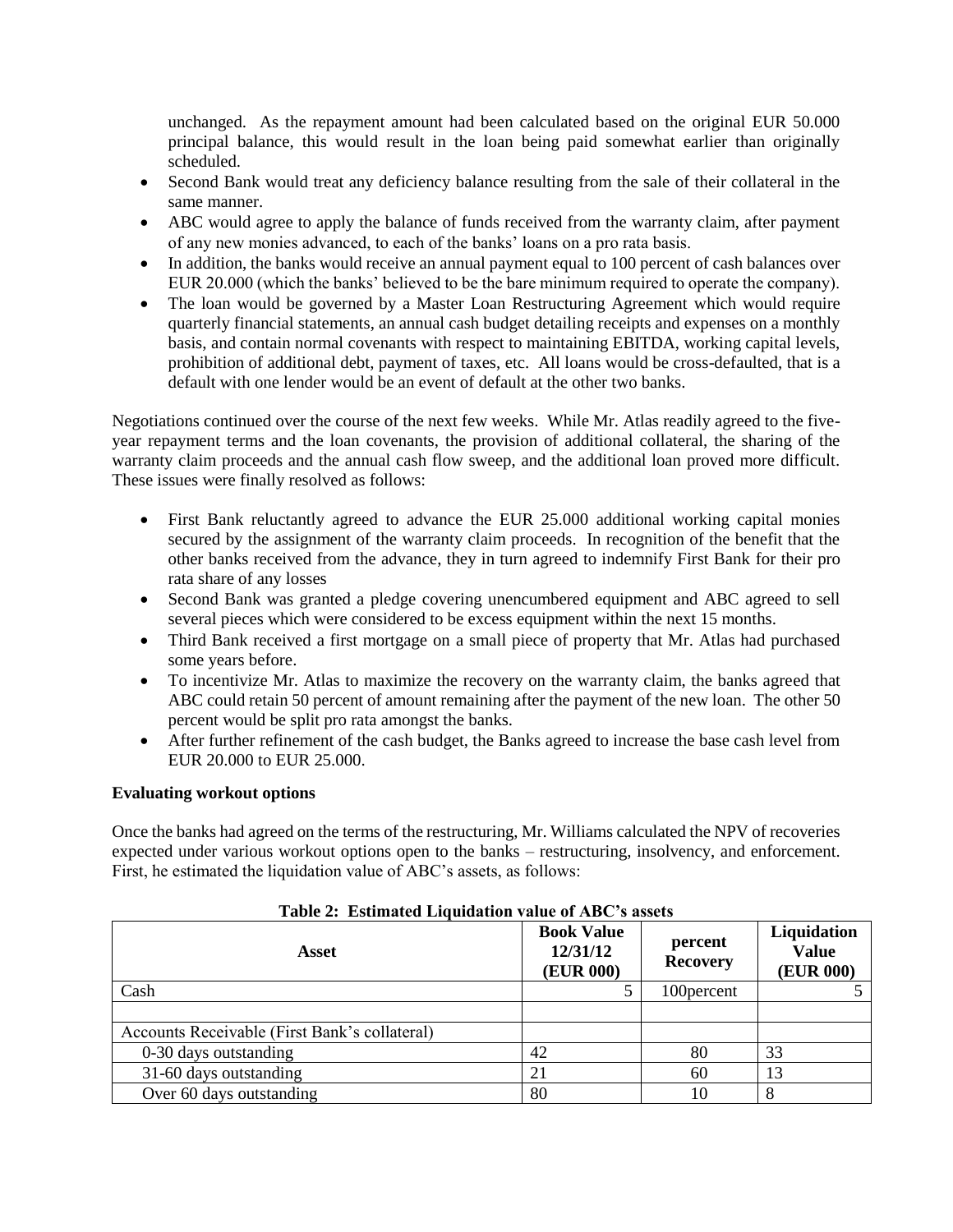| Total accounts receivable                             | 143 |          |          | 54  |
|-------------------------------------------------------|-----|----------|----------|-----|
|                                                       |     |          |          |     |
| Inventory                                             |     |          |          |     |
| Finished goods                                        | 75  | 50       | 38       |     |
| Work in process                                       | 36  | $\theta$ | $\Omega$ |     |
| Raw materials                                         | 25  | 80       | 20       |     |
| Total inventory                                       | 136 |          |          | 58  |
| Equipment                                             |     |          |          |     |
| Vehicles (Second Bank's collateral – appraised value) | 42  | 50       | 21       |     |
| Unencumbered equipment                                | 24  | 50       | 12       |     |
| Total equipment                                       | 66  |          |          | 33  |
|                                                       |     |          |          |     |
| Land (Third Bank's collateral – appraised value)      | 50  | .5       |          | 38  |
|                                                       |     |          |          |     |
| <b>Total Assets</b>                                   | 400 |          |          | 188 |

He then calculated the cost of a bankruptcy proceeding (EUR 18.192) as follows:

- *Court fees*: an advance fee of EUR 3.434,50 for all filings (debtor and creditor).
- *Publication fees*: EUR 120 to cover for the publication in the official gazette the opening of the bankruptcy case.
- *Administrator*: Total remuneration is based on 3 components: (i) value of the estate, (ii) number of creditors, and (iii) proceeds distributed to creditors. For the purposes of this case, the estate is valued at EUR 400 thousand, there are 10 creditors, and distribution proceeds equal EUR 188 thousand. The remuneration of the administrator would be EUR 14.637,50 calculated as follows: EUR 3.447 for opening report; EUR 1.420,50 for testing claims; and EUR 9.770 for distribution of proceeds. Thus, in a bankruptcy proceeding there would be sufficient assets to pay the costs of the proceeding. (Please see Annex 1 at the end of this case for the calculation of the distribution of liquidation proceeds.)

Finally, Mr. Williams calculated the NPV of the various workout options for each of the banks using a standard 7 percent discount rate<sup>1</sup>. To be conservative, the restructuring option was evaluated on a worstcase basis – that is, warranty claim proceeds were only sufficient to repay working capital advance and the banks received no prepayments from early sale of assets or cash flow sweep. Based on this analysis (see Annex 2 at the end of the case for full details), restructuring was clearly the best alternative for Second and Third banks due to the shortfall in the value of their collateral. In the case of First Bank, the picture was not as clear as they were only marginally better off under the restructuring option. However, the bank was committed to restructuring viable companies whenever possible. They also felt that the risk was minimal as they were well secured and ABC had already received a settlement offer of EUR 25.000.

# **Lessons learned**

 $\overline{a}$ 

Upon reflection, Mr. Williams felt that the ABC case contained several important lessons, including:

 *The focus on the faulty battery cables masked the downtrend in sales as well as several other warning signals*. The EWS had correctly identified potential problems a year earlier as receivable collections began to slow. But the ready acceptance by both the lending officer and borrower that

<sup>1</sup> Standard rate had been agreed upon amongst the banks to ensure a consistent approach for evaluating workout options.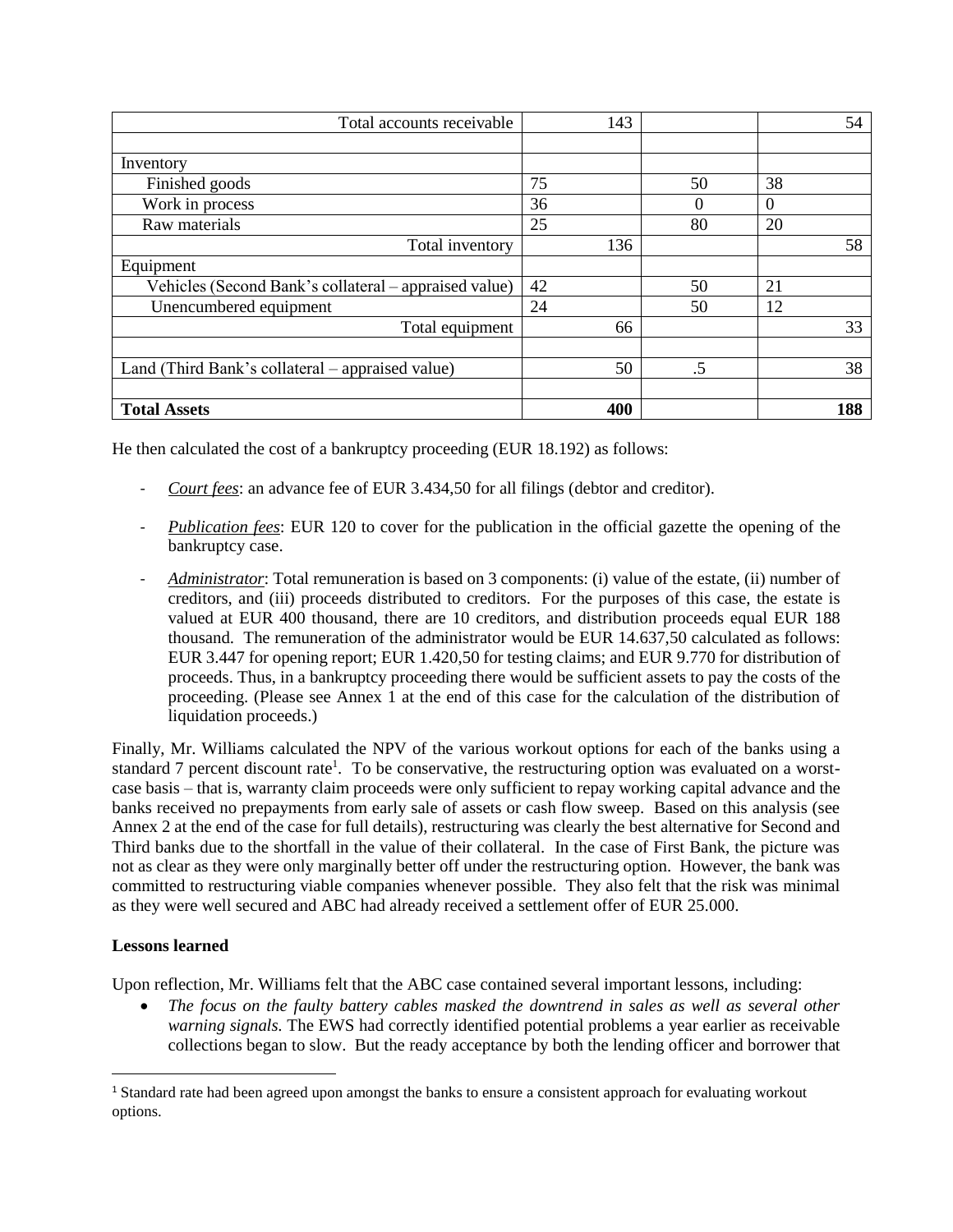the problems were temporary in nature and the result of the defective cables masked the decline in sales. The account officer also failed to understand that given the borrower's reliance on the construction industry (some 55 percent of its cables were used in heavy construction equipment), the company was certain to be adversely effected by the downturn in the industry.

- *The failure to monitor more closely the borrower's relationship with other banks.* In cases where there are multiple banks involved with a borrower, the bank need to monitor the borrower's relationship with these additional lenders more closely. In ABC's case, Second Bank's tightening the terms of its lending to ABC should have been explored more closely.
- *The importance of looking for alternative solutions.* Second and Third Bank's offer to indemnify First Bank for their share of any losses incurred on the working capital advance represented a creative solution which allowed the restructuring to proceed. Banks should also keep in mind that fresh money may also be created by allowing the company to use a greater share of cash flow, better cash management procedures within the company and/or requiring the owner to inject additional funds into the company. All alternatives should be explored before agreeing to advance new monies.
- *The importance of understanding when certain workout strategies are appropriate.* Third Bank quickly recognized that ABC did not meet the criteria for a debt to asset swap. It had sufficient cash flow to repay the bank over a slightly extended timeframe. This strategy is a last resort option which should only be used when the borrower or project is unviable and there are no alternative payment structures. The valuation methodology for establishing the transfer price and determining any deficiency balance must be based on a transparent, market based approach to ensure that the borrower is receiving a market price for his asset.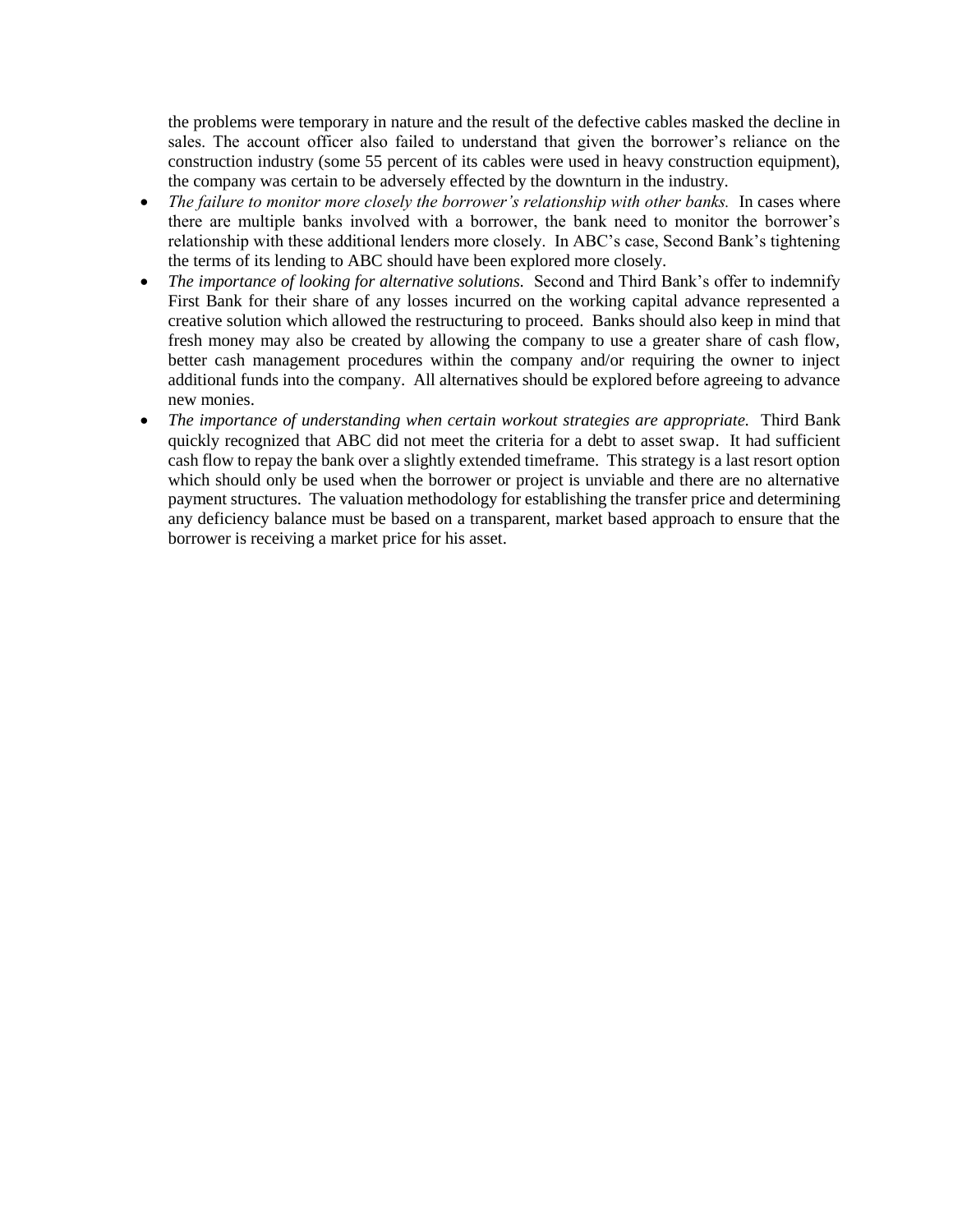# **Annex 1: Calculation of distributions to creditors in bankruptcy proceeding**

| Distribution of Engination I Foccess in Bunni upte) I Focceani |                    |
|----------------------------------------------------------------|--------------------|
| <b>Total Liquidation Proceeds</b>                              | <b>EUR 188.000</b> |
|                                                                |                    |
| Less: Cost of Proceedings                                      | 18.192             |
|                                                                |                    |
| Available to satisfy creditors' claims                         | 169.808            |
|                                                                |                    |
| Less: Secured Claims                                           | 121.000            |
|                                                                |                    |
| Available to satisfy unsecured creditors' claims               | 48.808             |

#### **Distribution of Liquidation Proceeds in Bankruptcy Proceeding**

# **Calculation of Secured Claims**

| Bank          | Claim             | <b>Liquidation Proceeds</b> | <b>Deficiency Balance</b><br>(Unsecured Claim) |
|---------------|-------------------|-----------------------------|------------------------------------------------|
| First         | <b>EUR 50.000</b> | <b>EUR 50,000</b>           | EUR                                            |
| <b>Second</b> | 35.000            | 21.000                      | 14.000                                         |
| <b>Third</b>  | 50.000            | 38.000                      | 12.000                                         |
| <b>Total</b>  | 135.000           | 109.000                     | 26.000                                         |

# **Calculation of Distribution to Unsecured Creditors**

| <b>Unsecured Creditor</b> | Claim             | Claim as<br>percent<br><b>Total Claim</b> | <b>Distribution</b> | Loss             |
|---------------------------|-------------------|-------------------------------------------|---------------------|------------------|
| <b>Second Bank</b>        | <b>EUR 14.000</b> | 10,5                                      | EUR 5.125           | <b>EUR 8.875</b> |
| <b>Third Bank</b>         | 12.000            | g                                         | 4.392               | 7.608            |
| <b>All Others</b>         | 107.000           | 80,5                                      | 39.291              | 67.709           |
| Total                     | 133.000           | 100,0                                     | 48.808              | 84.192           |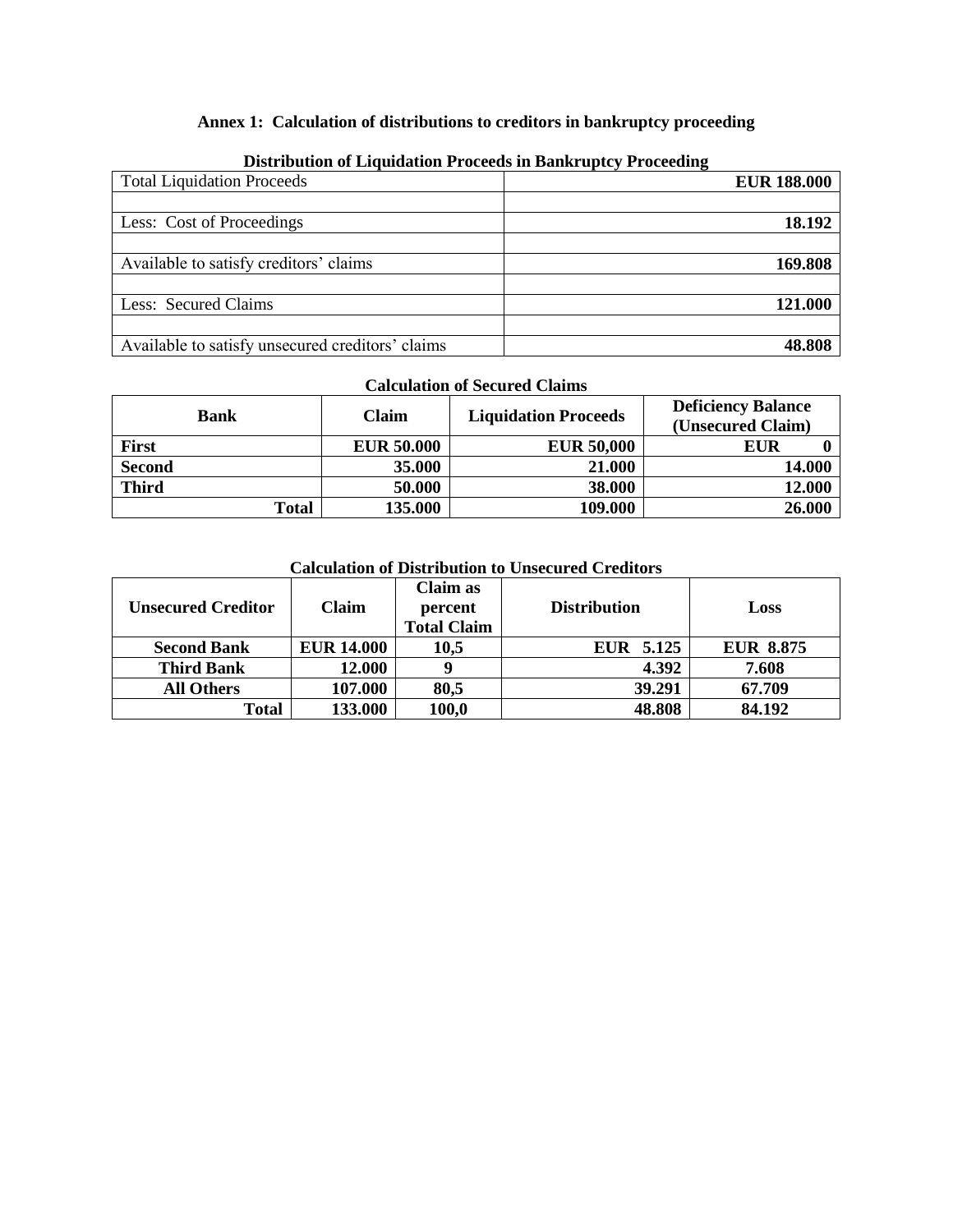# **Annex 2: NPV Analysis of workout options for each bank**

|                            |                                            |           | Year   |                                    |        |        |
|----------------------------|--------------------------------------------|-----------|--------|------------------------------------|--------|--------|
| Option                     | <b>NPV</b>                                 | 2013      | 2014   | 2015                               | 2016   | 2017   |
| <b>Restructure</b>         |                                            |           |        |                                    |        |        |
| Principal                  |                                            | $-15.000$ | 35.000 | 10.000                             | 10.000 | 10.000 |
| Interest                   |                                            | 4.200     | 2.850  | 1.500                              | 900    | 300    |
| <b>Total Cash Received</b> |                                            | $-10.800$ | 37.850 | 11.500                             | 10.900 | 10.300 |
| <b>NPV</b>                 | 48.013                                     |           |        |                                    |        |        |
| <b>Enforcement</b>         |                                            |           |        |                                    |        |        |
| Liquidation proceeds       |                                            |           |        | 45.000                             |        |        |
| Cost of Proceeding         |                                            | (800)     | (950)  | (750)                              |        |        |
| <b>Total Cash Received</b> |                                            | (800)     | (950)  | 44.250                             |        |        |
| <b>NPV</b>                 | 34.544                                     |           |        |                                    |        |        |
| Insolvency                 |                                            |           |        |                                    |        |        |
| Liquidation proceeds       |                                            |           | 50.000 |                                    |        |        |
|                            |                                            |           |        |                                    |        |        |
| <b>Total Cash Received</b> |                                            |           |        |                                    |        |        |
| <b>NPV</b>                 | 46.729                                     |           |        |                                    |        |        |
| <b>Restructure</b>         |                                            |           |        |                                    |        |        |
| Principal                  |                                            | 7.000     | 7.000  | 7.000                              | 7.000  | 7.000  |
| Interest                   |                                            | 1.890,    | 1.470  | 1.050                              | 630    | 210    |
| <b>Total Cash Received</b> |                                            | 8.890     | 8.470  | 8.050                              | 7.630  | 7.210  |
| <b>NPV</b>                 | 33,239                                     |           |        |                                    |        |        |
| <b>Enforcement</b>         |                                            |           |        |                                    |        |        |
| Liquidation proceeds       |                                            |           |        | 18.900                             |        |        |
| Cost of proceeding         |                                            | (800)     | (950)  | (750)                              |        |        |
| <b>Total Cash Received</b> |                                            | (800)     | (950)  | 18.150                             |        |        |
| <b>NPV</b>                 | 13.238                                     |           |        |                                    |        |        |
| Insolvency                 |                                            |           |        |                                    |        |        |
|                            |                                            |           |        |                                    |        |        |
| Cost of proceeding         |                                            |           |        |                                    |        |        |
| <b>Total Cash Received</b> |                                            |           | 29.875 |                                    |        |        |
| <b>NPV</b>                 | 27.921                                     |           |        |                                    |        |        |
|                            | Cost of Proceeding<br>Liquidation proceeds |           |        | <b>EUR 000</b><br>50.000<br>29.875 |        |        |

**Third Restructure**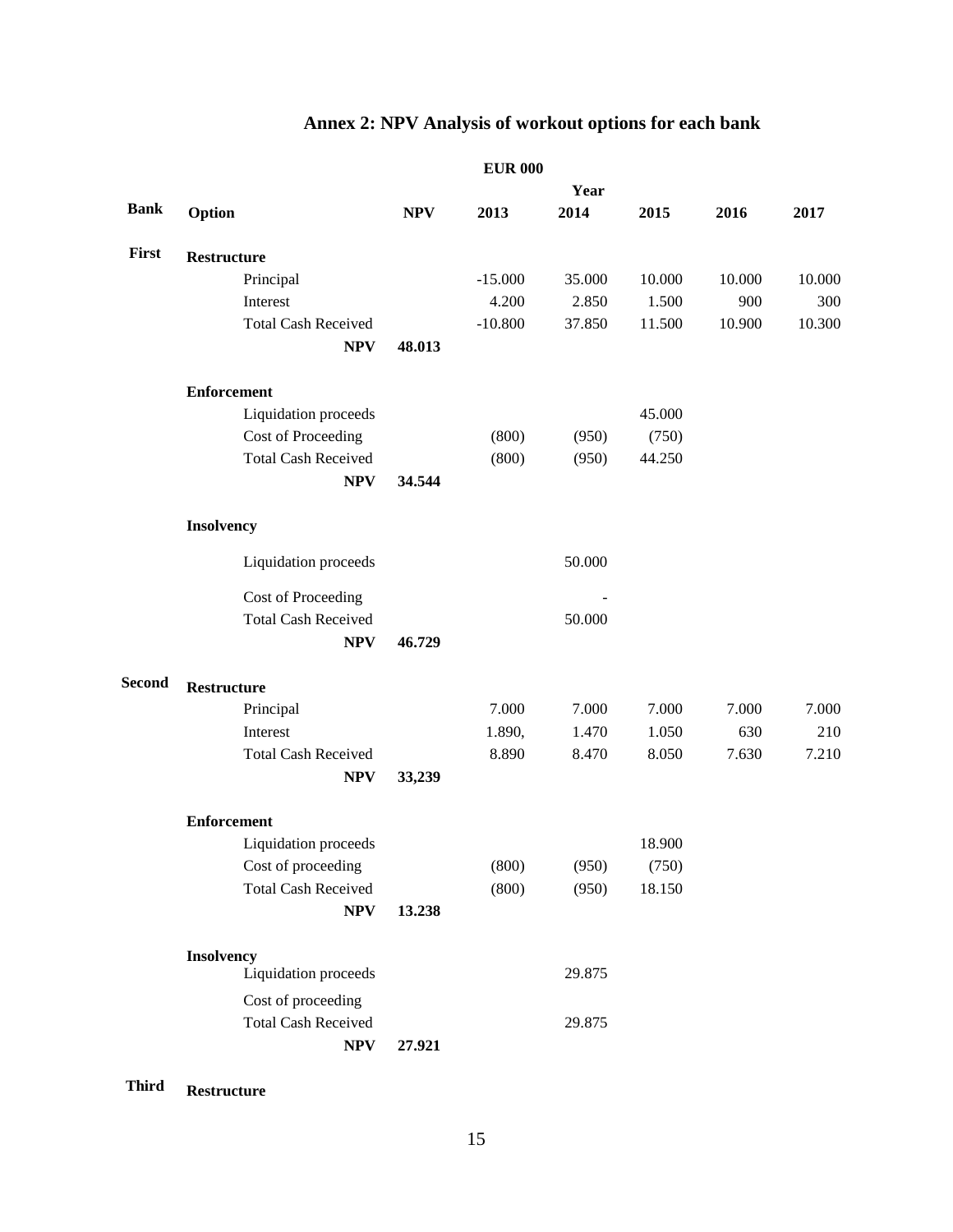| Principal                  |        | 10.000 | 10.000 | 10.000 | 10.000 | 10.000 |
|----------------------------|--------|--------|--------|--------|--------|--------|
| Interest                   |        | 2.700  | 2.000  | 1.500  | 900    | 300    |
| <b>Total Cash Received</b> |        | 12.700 | 12.000 | 11.500 | 10.900 | 10.300 |
| <b>NPV</b>                 | 47.485 |        |        |        |        |        |
| <b>Enforcement</b>         |        |        |        |        |        |        |
| Liquidation proceeds       |        |        |        | 34.200 |        |        |
| Cost of proceeding         |        | (800)  | (950)  | (750)  |        |        |
| <b>Total Cash Received</b> |        | (800)  | (950)  | 33.450 |        |        |
| <b>NPV</b>                 | 25.728 |        |        |        |        |        |
| <b>Insolvency</b>          |        |        |        |        |        |        |
| Liquidation proceeds       |        |        | 42.392 |        |        |        |
| Cost of Proceeding         |        |        |        |        |        |        |
| <b>Total Cash Received</b> |        |        | 42.392 |        |        |        |
| <b>NPV</b>                 | 39.619 |        |        |        |        |        |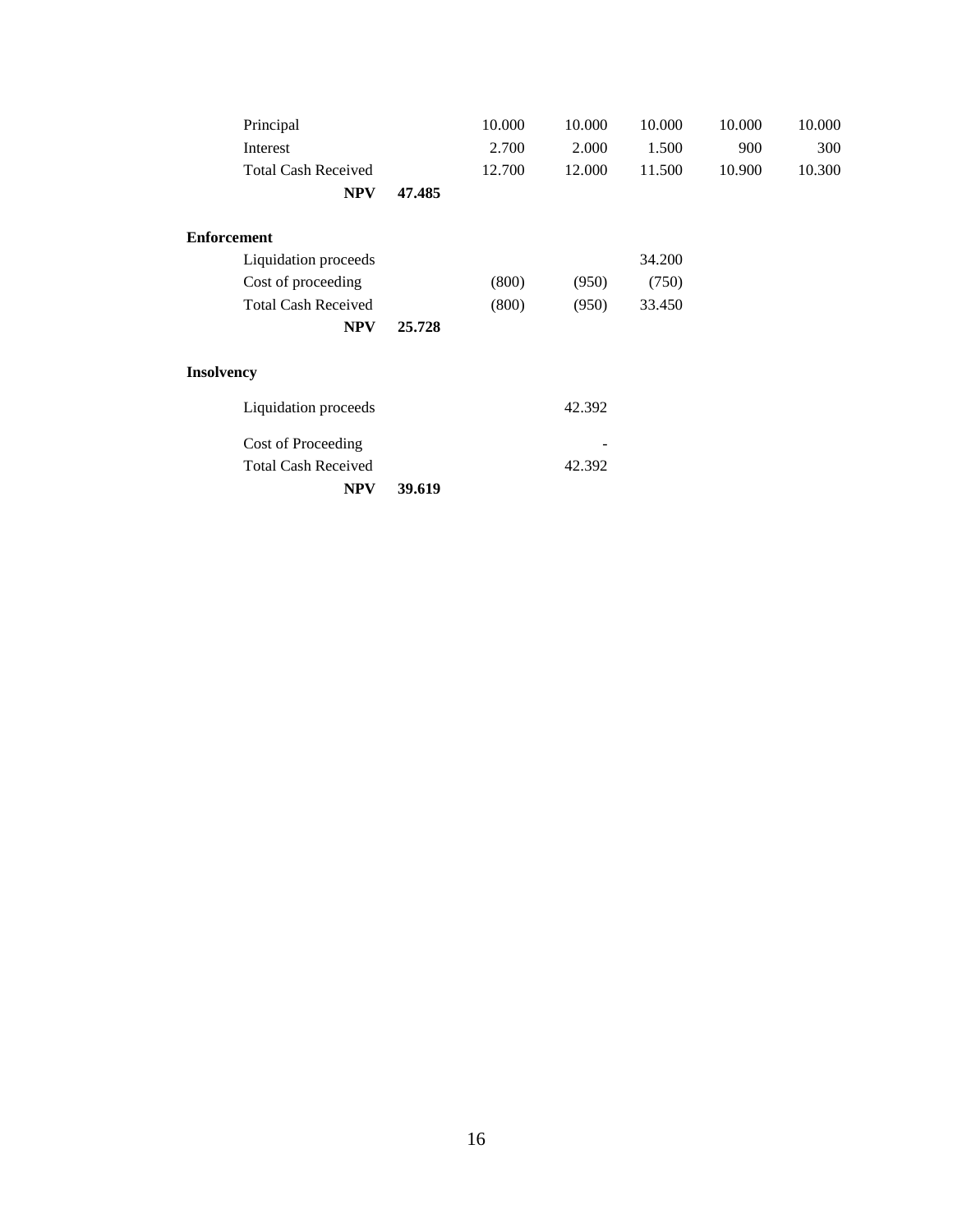### **Case Study #3: GRQ Ltd. –Bankruptcy of unviable company**

#### **Background**

GRQ Ltd., established in 2006 by John Smith, manufactured and installed custom designed cabinetry for commercial and residential use. Known for its innovative designs and high quality workmanship, the company expanded rapidly and quickly became profitable. In early 2012, having outgrown their existing facility, the company purchased a substantially larger headquarters and manufacturing facility for EUR 1.500.000. The company planned to rent the excess space to help pay for the cost of the building. Bank A financed EUR1.200.000 (80 percent of the cost) on a 10 year note at 5percent, with the remaining EUR 300.000 being paid in cash by GRQ. This note was secured by a mortgage over the facility, as well as by a lien on fixtures and furniture. In addition, Bank A granted the company a EUR 250.000 working capital line with interest at 4 percent/annum, and maturity in in April, 2015. This note was secured by accounts receivable. Mr. Smith also personally guaranteed both loans.

The company was hit badly by the 2012 financial crisis. Sales plummeted 60 percent in 2013 and have remained at that lower level since then. The company has been able to rent only 10 percent of its excess space at substantially reduced rates. The company was placed on the bank's newly established watch list in May 2015 due to its net loss in 2014. Subsequently, the bank, believing that the problems were temporary in nature, tried to work with the company, a major employer in its region. The working capital line was increased from EUR 250.000 to EUR 320.000 and the maturity of the working capital line extended for an additional year. The terms of the investment loan were also revised to allow an additional one year moratorium grace period on principal payments.

GRQ defaulted on its March 31, 2016 interest payment. Based on this default, coupled with the fact that the borrower had been on the watch list for almost one year without substantive improvement, the 2015 fiscal statement was now past due as of April 30, 2016, and the owner, Mr. Smith, has not been responding to calls from his loan officer, the account has been transferred to the workout unit in accordance with the bank's internal procedures.

#### **Initial steps upon transfer to workout unit**

The company failed the initial viability assessment based on a debt-to-EBITDA ratio of 9,6 calculated on the basis of 2014 statements in the loan file, although it passed on the collateral coverage parameter with a loan to value ratio of 80 percent. Given the bank's commitment to try to preserve employment whenever possible, it was decided that the bank should take a closer look at the account to determine if there was a possibility of restructuring the exposure.

The account was assigned to Bob White, an experienced workout officer. He immediately conducted a thorough review of the loan file, noting that in addition to the missing fiscal statements GRQ had failed to provide its annual cash flow projections together with an aging of accounts receivable and inventory. He consulted with the legal team and together they determined that the collateral had been perfected properly and no legal documentation was missing. Mr White also ordered an updated property appraisal. As required by the bank's policy, within five days of the account being transferred to the workout unit, Mr. White notified the borrower, as well as Mr. Smith as guarantor, within 5 days of the loan being transferred to the workout unit, that (i) GRQ was in payment default with respect to its March interest payment and requested that the past due amount together with late fees and penalty interest be brought current; (ii) GRQ was also in default of the terms of the loan agreement with respect to the delivery of the year-end statements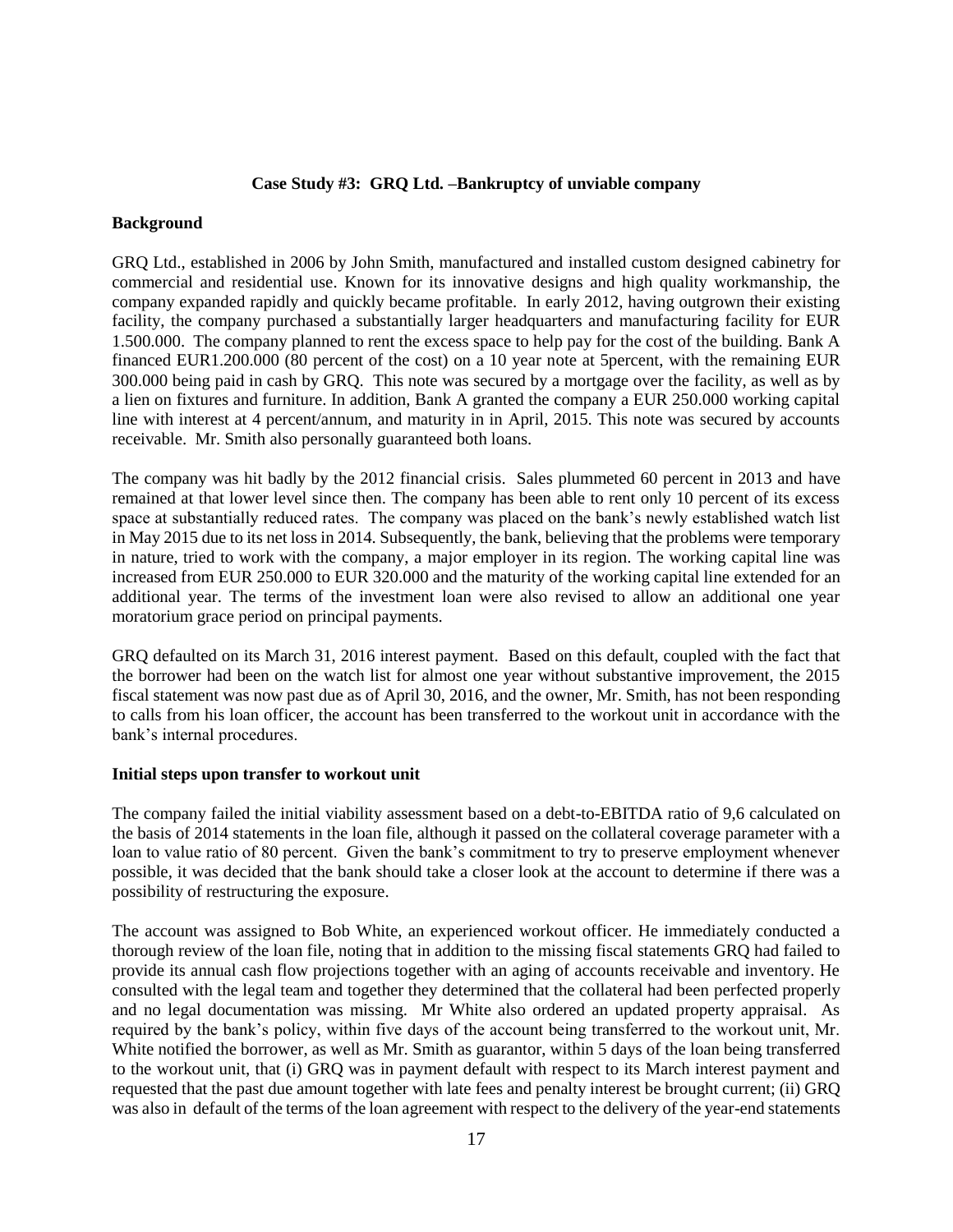and ageing of accounts receivable and inventory; and, (iii) the loan had been transferred to the workout unit, introduced himself as the new relationship officer and requested the Mr. Smith contact him at his earliest convenience to discuss repayment options.

Fifteen days passed with no word from Mr. Smith. Mr. White sent a second letter requesting the information and notifying Mr. Smith that failure to respond within 15 days would result in GRQ being classified as a "non-cooperative" borrower and transferred to the legal team for collection. Several days later, Mr. Smith called and apologized for his tardiness in responding, citing his preoccupation with sales efforts. He also claimed to have just "forgotten" to send the statements and committed to do so when he had a spare moment in the next few days. Mr. White responded that he would pick the statements up himself the next time he was in the area visiting another client. Mr. Smith reluctantly agreed.

During his visit Mr. White observed that the company's premises were well maintained and the office furnishings were appropriately modest. During a plant tour, he noted that most of the raw materials were precut to customer specifications and that there were a number of finished cabinets in stock. Mr. Smith explained that they had been returned by customers during the past two years but he was sure that he would be able to use them for upcoming orders. Mr. White also noted that Mr. Smith seemed uncomfortable and evasive when pressed on the company's financial performance and referred most questions to "his accountant". He also seemed to be more focused on "new business opportunities" than on the day to day operations of the company.

# **Financial and business viability analysis**

Once back in the office, Mr. White began his analysis of the company's 2015 statements. He was not surprised to see that the company deteriorated sharply in 2015 but was concerned that the company was now past due on its taxes (See Table 1 for selected financial indicators). The combined effect of a 7percent decline in sales and increased cost of goods sold (due primarily to suppliers raising their prices to offset the slowness in payment) resulted in lower gross profit which was barely sufficient to cover Selling, General and Administrative expenses. EBITDA was insufficient to cover interest and the company reported a net loss for 2015 of EUR 283.000, up from the previous year's loss of EUR 110.000. He also noted the company's declining quick ratio and noted that it was likely overstated due to the generally poor quality of both the accounts receivable (based on the ageing) and inventory. The company's projections showed limited ability to service the debt. They were based on a substantial increase in sales from yet to be identified sources and would require a substantial increase in the working capital line.

| <b>INDICATORS</b>               | 2013              | 2014              | 2015              |  |
|---------------------------------|-------------------|-------------------|-------------------|--|
| <b>Profitability Indicators</b> |                   |                   |                   |  |
| EBITDA (margin)                 | $239(5)$ percent) | $207(9)$ percent) | $-10(0)$ percent) |  |
| Operating profit (margin)       | 172               | $-110$            | $-283$            |  |
| Net profit (margin)             | 75                | $-110$            | $-283$            |  |
| Liquidity                       |                   |                   |                   |  |
| <b>Quick Ratio</b>              | 1.04              | .86               | .70               |  |
| <b>Solvency</b>                 |                   |                   |                   |  |
| Debt to worth                   | 2,52              | 2,87              | 5,12              |  |
| Debt to EBITDA                  | 6,6               | 9,6               | 207,8             |  |
| Interest coverage               | 3,2               | 2,96              | ,14               |  |

# Table 1: Selected Financial Indicators of GRQ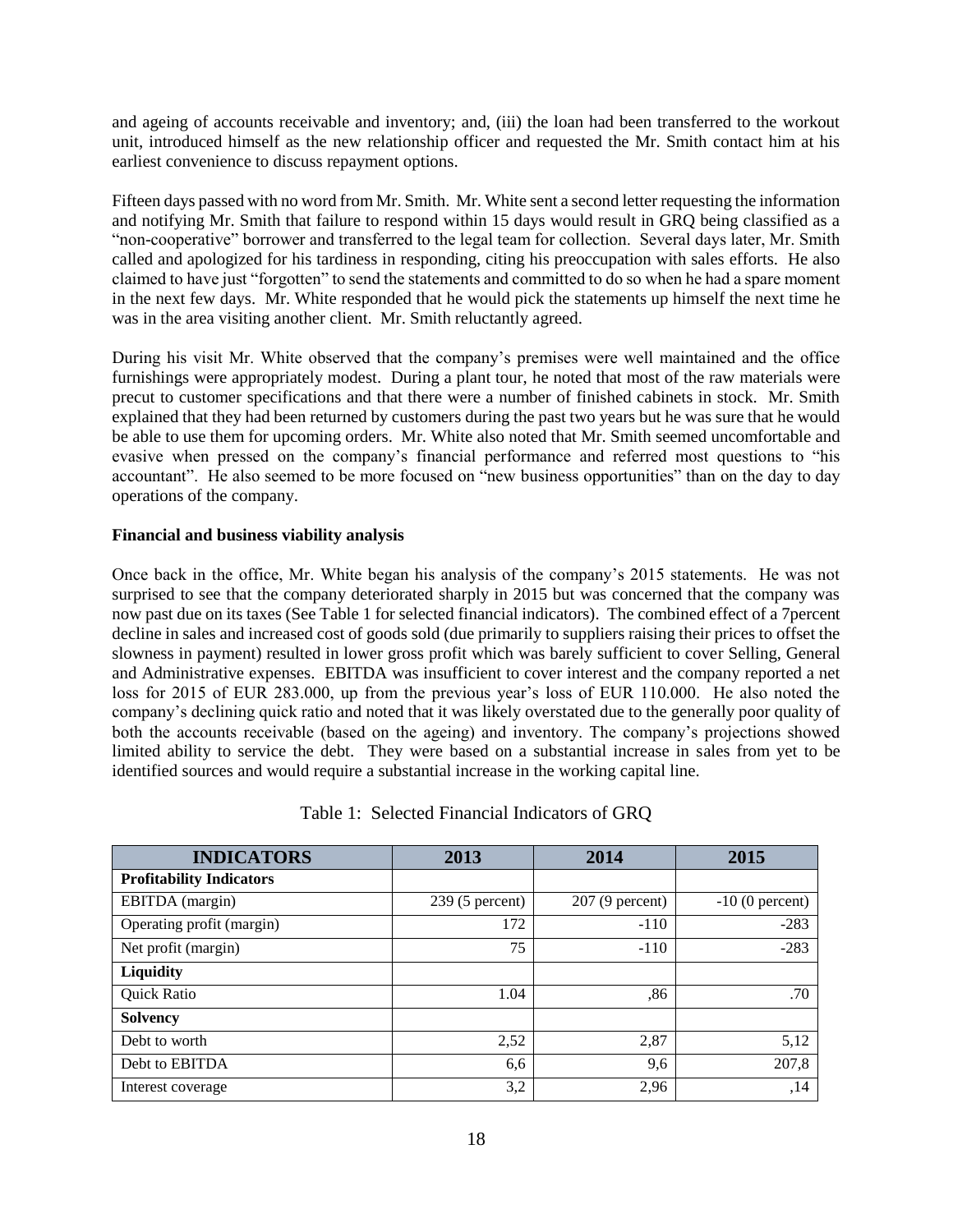| <b>Efficiency</b>        |                          |     |  |
|--------------------------|--------------------------|-----|--|
| Accounts receivable days | 68                       | 97  |  |
| Accounts payable days    | OΞ                       | 88  |  |
| Inventory turn days      | $\overline{\phantom{a}}$ | 103 |  |

Having concluded his financial analysis, Mr. White turned to assessing the viability of the business. He began with GRQ's management. He noted Mr. Smith's lack of financial knowledge, his focus on sales which prevented him from recognizing the seriousness of the company's problems, and his limited cooperation with the bank. This led Mr. White to conclusion that Mr. Smith is not capable to design and manage a turnaround of the company.

He then moved on to compare GRQ with similar companies in the bank's loan portfolio. The comparison was not favorable. While all showed the effect of the economic slowdown, most had managed their financial resources more effectively and exhibited a stronger financial position. Mr. White also noted that the industry was undergoing a period of major consolidation as strong companies were expanding largely through purchasing equipment and facilities at highly discounted prices at bankruptcy auctions. GRQ is a relatively small player in the industry with insufficient resources to compete effectively against the larger competition. Furthermore, the bank's own internally produced economic projections for the local real estate market did not support growth in the rental market, making it unlikely that the company can rent its substantial excess space in the near term.

### **Deciding on workout strategy**

Based on the above, Mr. White concluded that the company was not viable either from a financial or business perspective and referred GRQ to the legal team. The legal officer working together with Mr. White proceeded to determine the likely value of the recoveries that would be received at the end of bankruptcy procedure as follows:

 **Accounts receivable**: Age analysis of the receivables as of 12/31/15 revealed that of the EUR 692.000 outstanding, EUR 150.000 were within 30 days, EUR 75.000 were within 60 days, with the balance of EUR 467.000 outstanding over 60 days. It was further estimated that the bankruptcy procedure would recover 80 percent of amounts within 30 days, and 60 percent of the accounts 30- 60 days past due, and 10 percent on any remaining amounts. Total receipts from collection of receivables are calculated as follows:

| <b>Receivable Category</b> | <b>Amount (EUR)</b> | Percentage<br><b>Recovery</b> | <b>Liquidation Value</b> |
|----------------------------|---------------------|-------------------------------|--------------------------|
| $0 - 30$ days outstanding  | 150.000             | ,80                           | 120.000                  |
| $30 - 60$ days outstanding | 75.000              | ,60                           | 45.000                   |
| Over 60 days outstanding   | 467.000             | ,10                           | 46.700                   |
| Total                      |                     |                               | 211.700                  |

 **Building:** A recent appraisal of the building shows a market value of EUR 1.200.000. Based on experience the bank believes that it should be discounted by 10 percent to reflect its value at auction.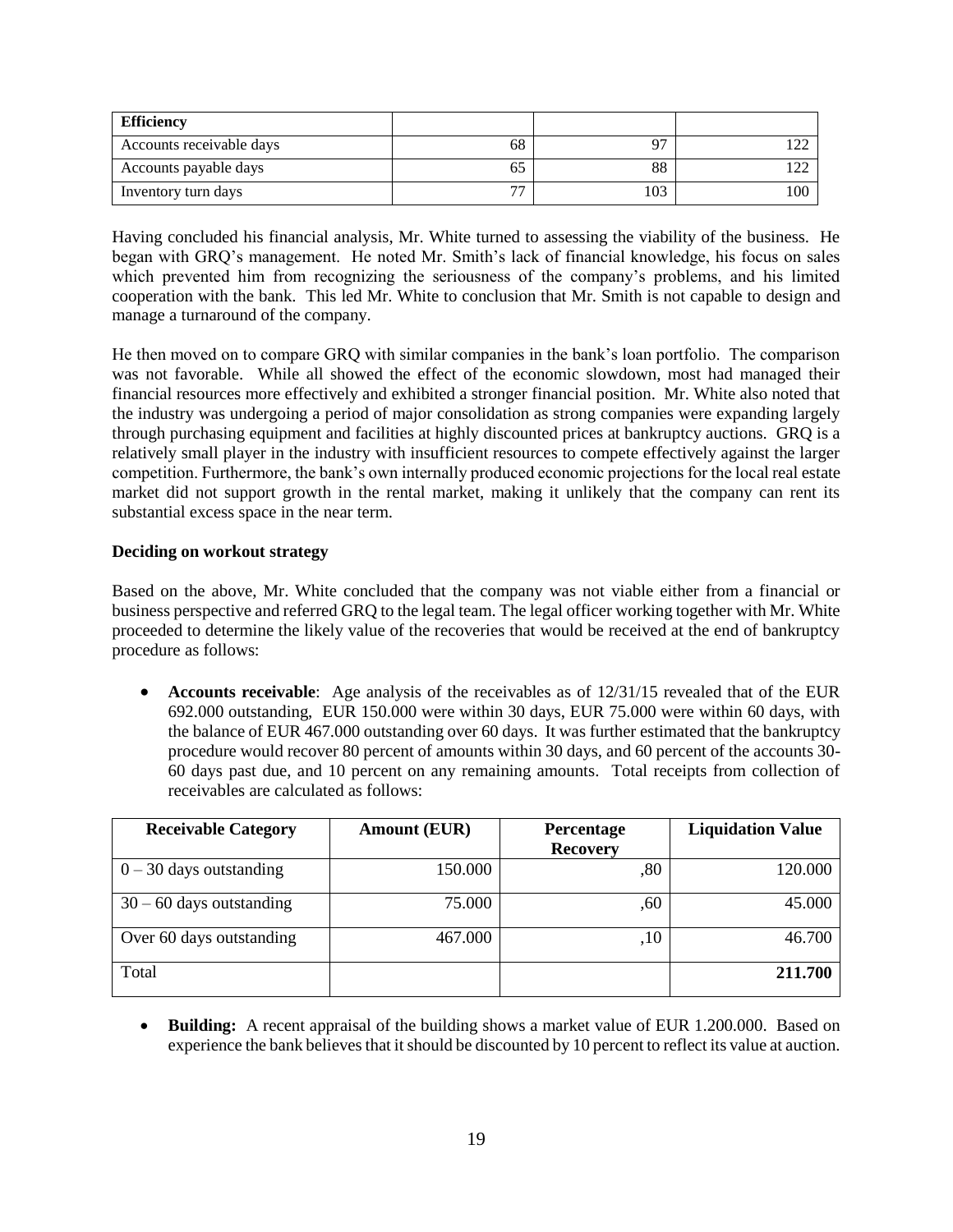**Furniture, fixtures and equipment** amount to approximately EUR 150.000. Furniture and fixtures account for approximately EUR 25.000 and will sell at auction for 10 percent of their appraised value. The EUR 125.000 of equipment is expected to sell for 50 percent of its value.

In total, in a bankruptcy proceeding the bank expects to recover as follows:

| Category            | <b>Amount recovered (EUR)</b> |
|---------------------|-------------------------------|
| Accounts receivable | 211.700                       |
| <b>Building</b>     | 1.080.000                     |
| Fixtures            | 2.500                         |
| Equipment           | 62.500                        |
| Total               | 1.356.700                     |

This amount is then discounted by 10 percent to reflect a further decline in collateral values during the extra year that it will take to conclude an enforcement proceeding

The legal officer then calculated the NPVs for enforcement vs bankruptcy proceeding (see Box 1), based on the estimates of relevant legal costs, and assuming, based on prior experience, that enforcement will take one year longer than bankruptcy. Based on the results, the legal officer recommended that the loan be collected through bankruptcy proceedings.

Table 2. NPV calculation for recovery from insolvency and enforcement proceedings

| <b>Bankruptcy</b>         |           | 2016     | 2017      | 2018      |
|---------------------------|-----------|----------|-----------|-----------|
| <b>NPV (EUR)</b>          | 1.076.999 |          |           |           |
| Liquidation<br>Proceeds   |           |          | 1.356.700 |           |
| <b>Payment Taxes</b>      |           |          | $-50.000$ |           |
| Cost of Proceeding        |           | $-3.554$ | $-69.841$ |           |
| <b>Total Net Proceeds</b> |           | $-3.554$ | 1.236.859 |           |
|                           |           |          |           |           |
| <b>Enforcement</b>        |           |          |           |           |
| <b>NPV (EUR)</b>          | 949.638   |          |           |           |
| Sale at auction           |           |          |           | 1.221.030 |
| Payment of Taxes          |           |          |           | $-55.000$ |
| Cost of Proceeding        |           | $-800$   | $-950$    | $-750$    |
| <b>Total Net Proceeds</b> |           | -800     | $-950$    | 1.165.280 |

Recoveries net of costs discounted to present at bank's standard discount rate of 7 percent